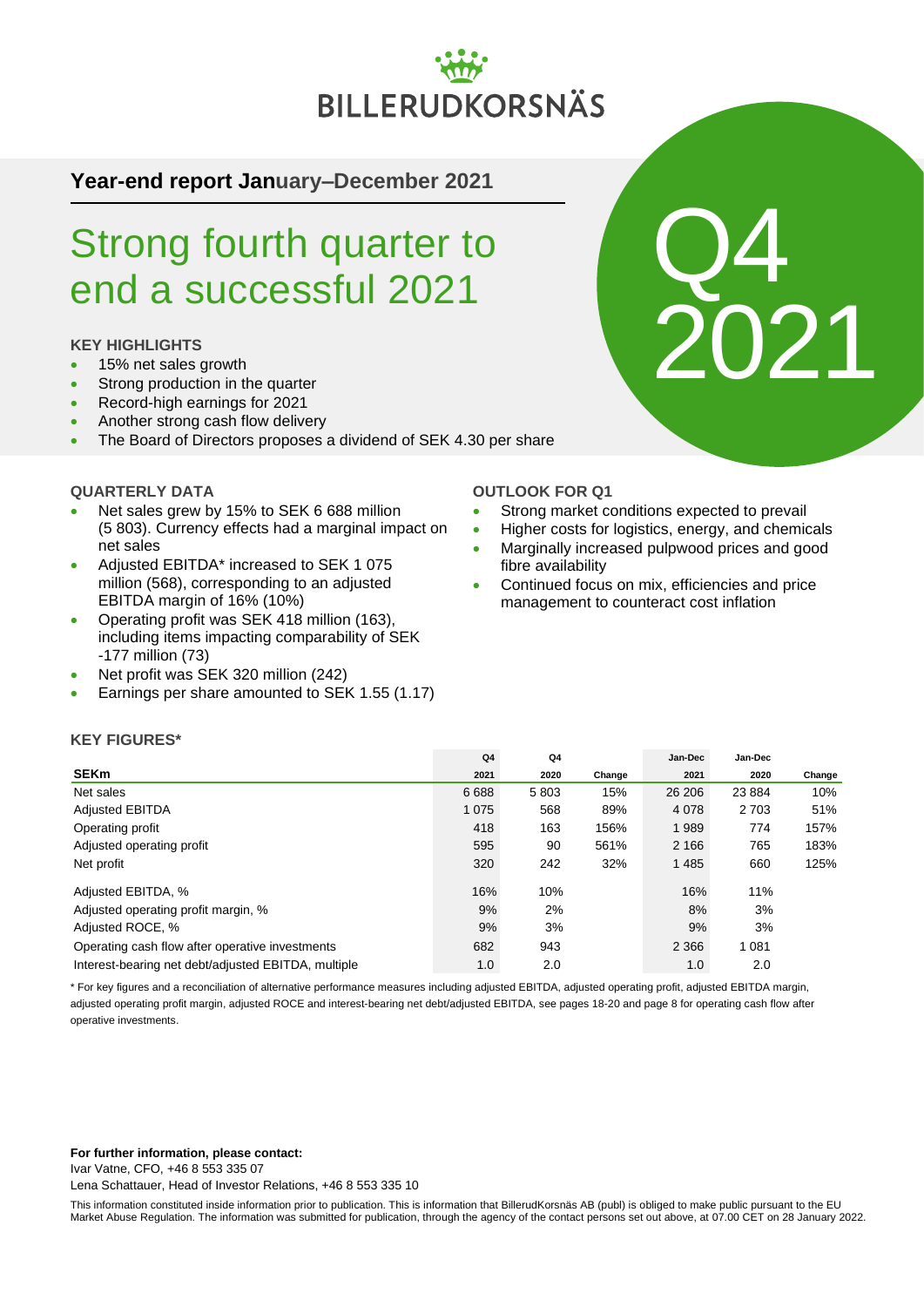# **BILLERUDKORSNÄS**



# SEK 6 688 million Net sales

SEK 1 075 million Adjusted EBITDA

16% Adjusted EBITDA margin

# Comments by the CEO

The fourth quarter was another quarter of solid growth and strong performance, driven by strong market conditions. Higher prices, product mix improvements, continued cost program delivery and productivity increases offset cost inflation for logistics, chemicals and energy in the fourth quarter. Net sales excluding currency effects and adjusted for Beetham, which was divested on 31 October 2021, increased by 17%. The adjusted EBITDA margin was 16% and the cash flow generation continued to be strong.

In the year 2021 we made important progress. Both the injury frequency rate (LTIFR) and the overall production stability improved, despite two major unplanned production stops in Gävle. Our net sales excluding currency effects grew by an impressive 12% and adjusted EBITDA were the highest in the company's history. Operating profit strengthened and the net debt decreased. The Board of Directors proposes a dividend for the year of SEK 4.30 per share, which corresponds to 60% of the net profit.

As communicated at our capital markets day in November, we have set a strategy for profitable growth to 2030. Whilst Europe will still be our home market, we see great opportunities for growth in North America, specifically with cartonboard and containerboard. We will accelerate growth in liquid packaging board with selected opportunities. For sack and kraft paper we will continue to improve mix by focusing on the most profitable applications. All areas are supported by innovation where we are enhancing the impact and relevance to our core business. To achieve our ambitions, production needs to be highly efficient, and therefore, we will increase investments in mill maintenance and development. To secure a competitive wood supply we aim to optimize fibre consumption, build long term sourcing partnerships, secure competitive fibre availability and build a lean, green and flexible supply chain.

The merger agreement with Verso that was announced in December is fully in line with this strategy. Verso will mean a platform for expansion in North America, creating growth opportunities for the next ten years and beyond. We will continue to serve the existing customers while sequentially converting two paper machines into board machines. We will thereby create one of the most cost-effective paperboard production structures in North America. The combination of BillerudKorsnäs' expertise in high-quality packaging products and Verso's attractive assets in a region with abundant and competitive fibre supply will form one of the largest companies in primary fibre packaging and paper with both quality and cost advantages. We expect the transaction to be completed in the second quarter of 2022.

Going into 2022 we expect the strong market conditions to prevail in the near future. We will continue to gradually increase board volumes and improve the sales mix. We foresee good availability of fibre and marginally increased wood costs. However, we anticipate logistic costs to increase, mainly due to overheated oversea shipping markets and higher fuel prices for road transports. We also expect costs for energy and chemicals to rise. To counteract the cost inflation, we will continue to focus on price and mix management and improved efficiencies.

Our priorities for 2022 are to continue to deliver our strategy in commercial, operations and wood supply, as well as to close the deal with Verso and deliver the integration work. For the past year, I would like to thank all customers, employees and other stakeholders for your support.

Christoph Michalski *President and CEO*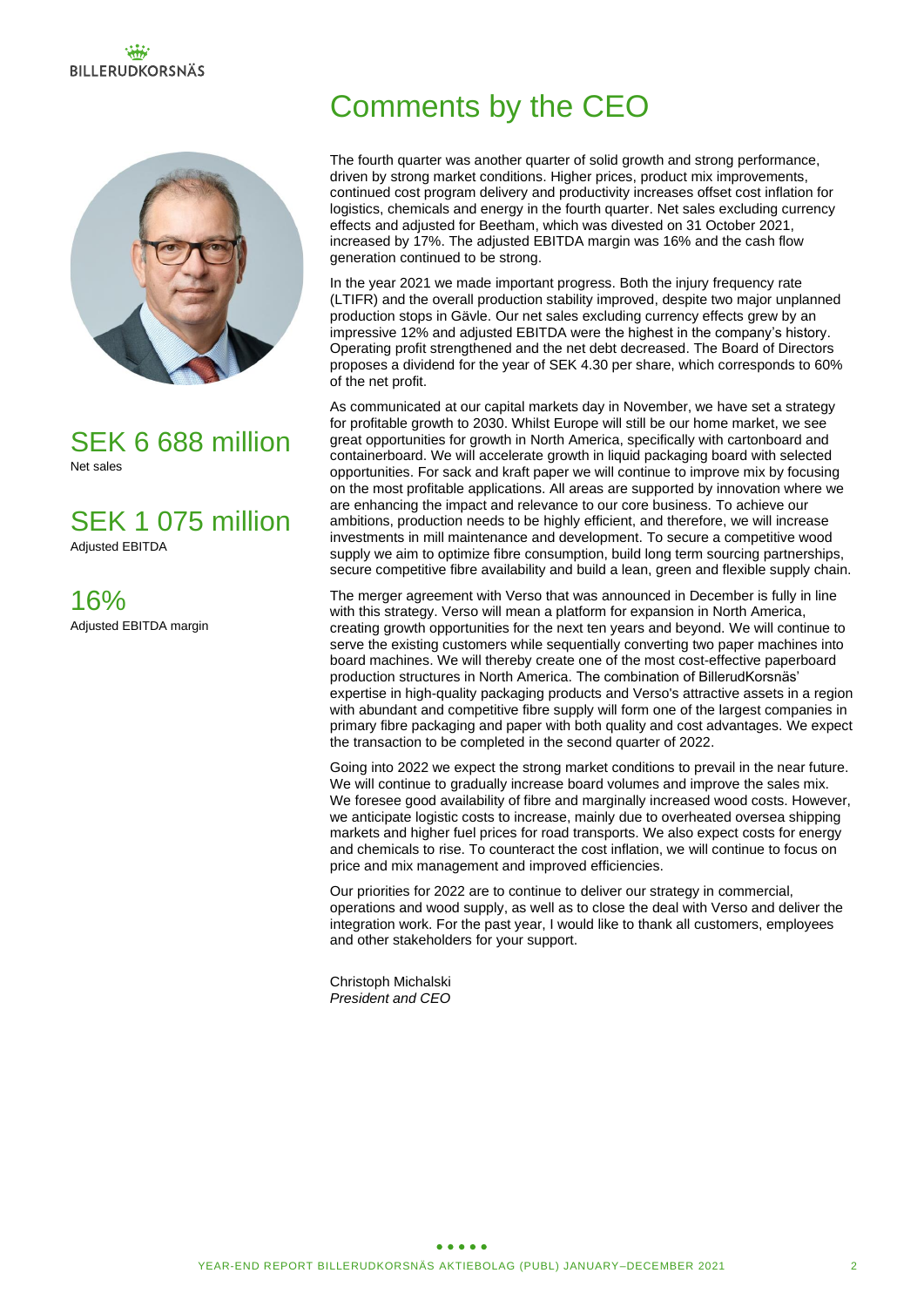#### The adjusted EBITDA margin was 16% for the fourth quarter

**Adjusted EBITDA margin**

Target level >17%



Q4 2020 Q1 2021 Q2 2021 Q3 2021 Q4 2021

# The quarter in review

#### **SALES AND RESULTS**

Net sales for the fourth quarter grew by 15% to SEK 6 688 million (5 803), driven by higher prices and an improved product mix. Net sales excluding currency effects increased by 15%. The Beetham mill, which was divested on 31 October 2021, had sales of SEK 78 million in the period November–December 2020.

Adjusted EBITDA increased to SEK 1 075 million (568). The strengthened earnings were a result of higher prices, improved product mix and productivity, and continued delivery under the cost and efficiency program. Cost inflation for logistics, energy and chemicals had an adverse effect.

Items affecting comparability amounted to SEK -177 million (73) and included the negative result from the divestment of Beetham of SEK 123 million (–), acquisitionrelated costs of SEK 135 million (–), and the positive result of revaluation of biological assets in the associated company BSÖ Holding AB Group of SEK 81 million (73).

### **MARKET DEVELOPMENT AND OUTLOOK**

During the fourth quarter of 2021, market conditions for all product segments were strong. Implemented price increases had effect across all segments in paperboard and sack and kraft paper.

The market outlook for the next quarters is positive. The strong market conditions are expected to prevail. Higher costs for logistics, energy and chemicals are anticipated and will need to be compensated by further price increases in the quarters to come.

### **EVENTS IN THE QUARTER**

Annual maintenance was carried out at Frövi and Skärblacka under extensive precautionary measures due to the coronavirus pandemic. The total maintenance shutdown costs in the fourth quarter amounted to SEK 284 million.

On 31 October, it was announced that BillerudKorsnäs had agreed with the British investment firm Inspirit regarding the divestment of the Beetham mill and that the transaction was completed the same day. The strategic importance of Beetham to the rest of the group had been reduced since the machine glazed (MG) paper business was focused to Skärblacka. The divestment of Beetham resulted in a negative result effect of SEK 123 million in the fourth quarter results.

On 17 November, BillerudKorsnäs presented a new strategy to 2030 at a capital markets day. It was announced that the strategy for profitable and sustainable growth in packaging materials focuses on attractive markets with good growth opportunities and product segments where the company has strong abilities to compete. New opportunities will be explored, specifically for paperboard in America, and possibilities to increase capacity at existing facilities or via mergers and acquisitions will be evaluated. Operational efficiency will be critical to maximise the growth opportunity, and therefore, investments in maintenance and development of the mills will increase to SEK 1.5-1.7 billion on an annual basis for the current mills. Transformation towards a professional sourcing organisation for wood supply is an integral part of the strategy.

On 20 December, it was announced that BillerudKorsnäs had entered into a merger agreement with Verso Corporation (Verso), according to which BillerudKorsnäs had agreed to acquire Verso for a cash consideration of approximately USD 825 million. Verso is a leading producer of coated papers in North America. The company has paper mills in Midwestern U.S., strategically located in a region with abundant and cost-effective fibre supply. For the last twelve months ended 30 September 2021 Verso's net sales amounted to USD 1 264 million, and the adjusted EBITDA was USD 158 million. The company has around 1 700 employees.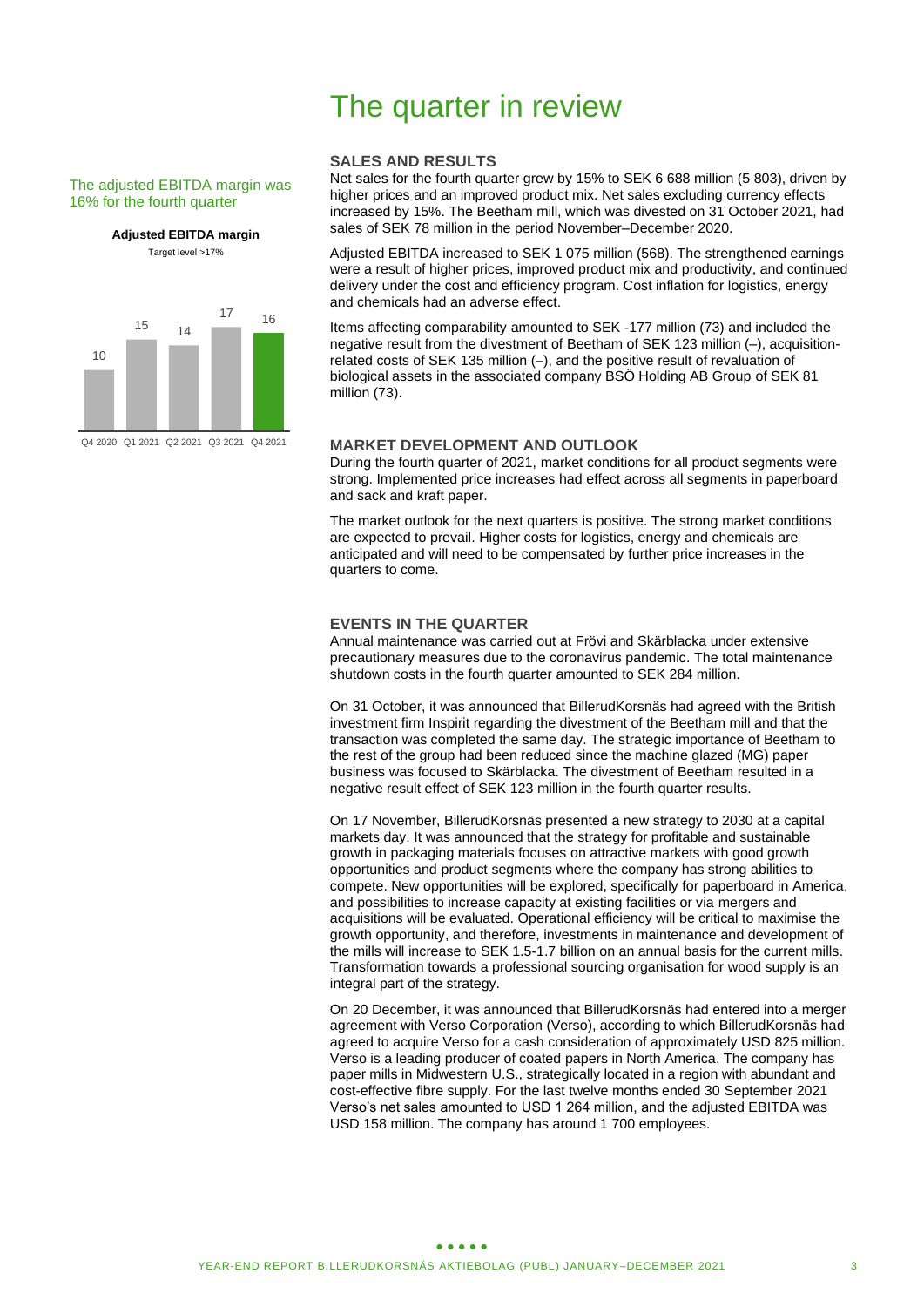BillerudKorsnäs aims to convert Verso's largest facility, the Escanaba mill, into a world-class, integrated paperboard production site and thereby build one of the most cost-efficient and sustainable paperboard platforms in North America. One machine is estimated to be converted to board production by 2025 and a second machine by 2029. The investment for the conversion is estimated to be up to SEK 9 billion. The increased net capacity of 400 ktonnes together with a more profitable product mix will create significant shareholder value over time.

Verso's Board of Directors, acting upon the recommendation of a special committee, has unanimously approved, and resolved to recommend the transaction to Verso's shareholders. The transaction is expected to be completed during the second quarter of 2022, subject to the approval of Verso's shareholders as well as the receipt of applicable regulatory approvals and satisfaction of other customary closing conditions.

The merger with Verso and the business transformation are planned to be financed through a combination of additional debt, a rights issue and operating cash flow. BillerudKorsnäs has a new credit facility of SEK 6 billion, planned to be used for this purpose and to be refinanced by issuance of debt instruments and a rights issue. The Board of Directors intends to propose to a general meeting of BillerudKorsnäs' shareholders that it is authorized to resolve upon a rights issue of up to SEK 3.5 billion, to be carried out in 2022 following completion of the acquisition of Verso.

### **EVENTS AFTER THE QUARTER**

BillerudKorsnäs' production in Pietarsaari is from 1 January 2022 affected by the strike at UPM's nearby pulp mill, which supplies the operation with pulp, purified water, steam and compressed air. Although production in Pietarsaari is ongoing, there are still production interruptions due to the strike. The strike is estimated to negatively affect BillerudKorsnäs' first quarter result by around SEK 10 million.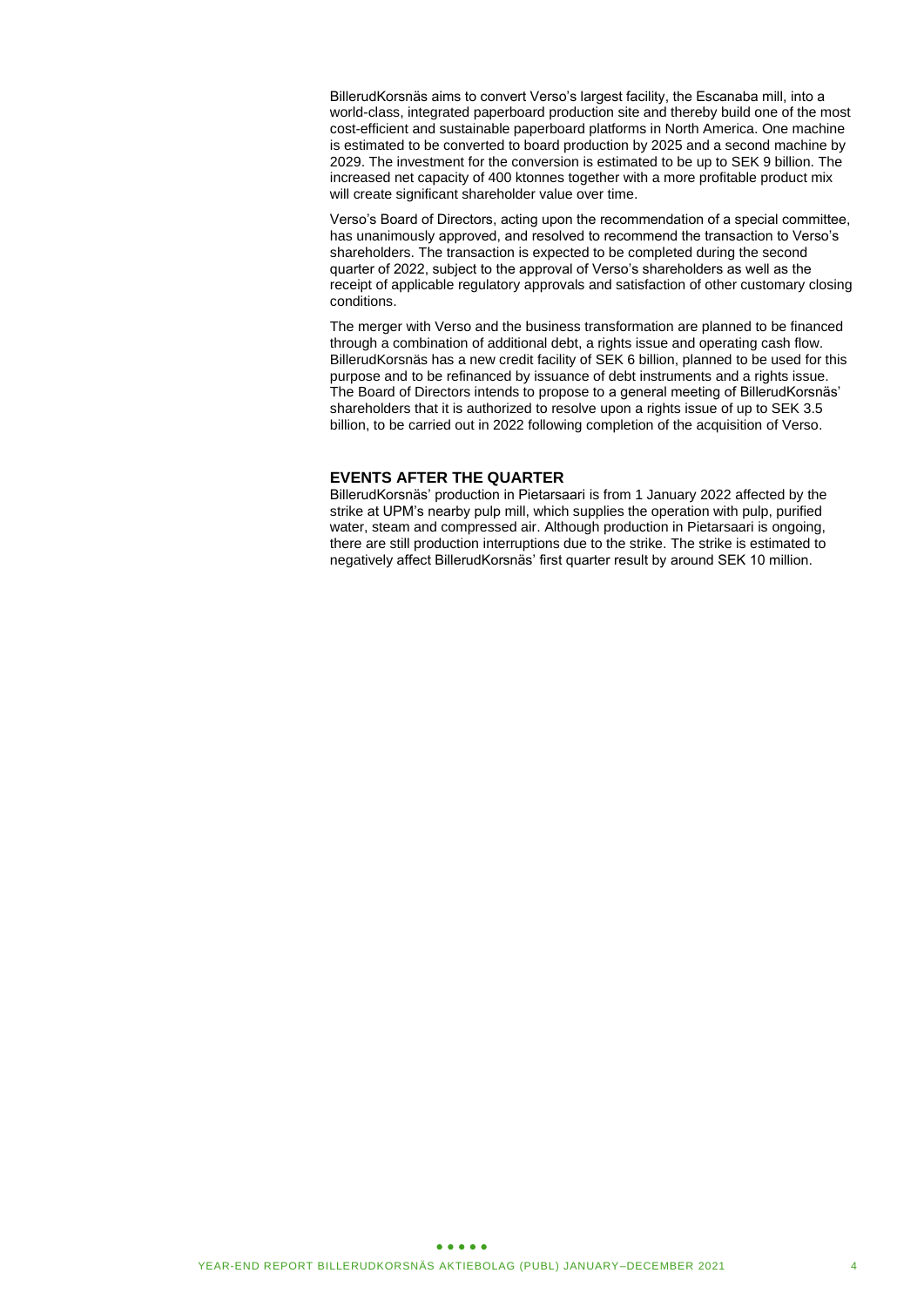# Product area Board

**Share of Group's net sales Q4 2021**



### **KEY FIGURES**

|                                 |         | Quarter | Full year |          |  |
|---------------------------------|---------|---------|-----------|----------|--|
| <b>SEKm</b>                     | Q4 -21  | Q4 -20  | 2021      | 2020     |  |
| Net sales                       | 3762    | 3 3 7 0 | 14 852    | 13 600   |  |
| of which liquid packaging board | 1865    | 1908    | 7850      | 7 745    |  |
| of which cartonboard            | 593     | 436     | 2 2 2 8   | 1659     |  |
| of which containerboard         | 1 1 9 5 | 948     | 4 3 6 6   | 3886     |  |
| Net operating expenses, other   | $-2953$ | $-2889$ | $-12104$  | $-11745$ |  |
| <b>EBITDA</b>                   | 809     | 481     | 2748      | 1855     |  |
| EBITDA, %                       | 22%     | 14%     | 19%       | 14%      |  |
| Operating profit/loss           | 486     | 149     | 1451      | 516      |  |
| Operating margin, %             | 13%     | 4%      | 10%       | 4%       |  |
|                                 |         |         |           |          |  |
| Sales volumes, ktonnes          | 456     | 460     | 1917      | 1842     |  |

#### 481 705 556 678 809 **14 19 15 19 22** Q4 -20 Q1 -21 Q2 -21 Q3 -21 Q4 -21

**<sup>1</sup>EBITDA**

### **SALES AND RESULTS**

Net sales for the fourth quarter increased by 12% to SEK 3 762 million (3 370). Net sales of cartonboard increased by 36% and containerboard net sales grew by 26%, while net sales of liquid packaging board declined slightly. Excluding currency effects sales grew by 13%, driven by higher prices and an improved product mix.

EBITDA improved to SEK 809 million (481), corresponding to an EBITDA margin of 22%. The improvement was a result of increased share of coated products, continued good result from the cost and efficiency program as well as higher sales prices. The fourth quarter result was negatively impacted by around SEK 25 million by the unplanned production stoppage at Gävle in the third quarter due to extreme and unprecedented rainfall and flooding in the Gävle area.

### **MARKET DEVELOPMENT**

In the fourth quarter of 2021, the demand for primary fibre paperboard was strong. For liquid packaging board market conditions were stable. Price increases for our containerboard and cartonboard products were implemented and realized in the quarter. New price increases were announced.

#### **About Product area Board**

The Board product area includes liquid packaging board, cartonboard and containerboard, which are mainly used to packaging products for liquid food, consumer products and fragile industrial products and food. The mills at Gävle, Gruvön and Frövi/ Rockhammar belong to this product area.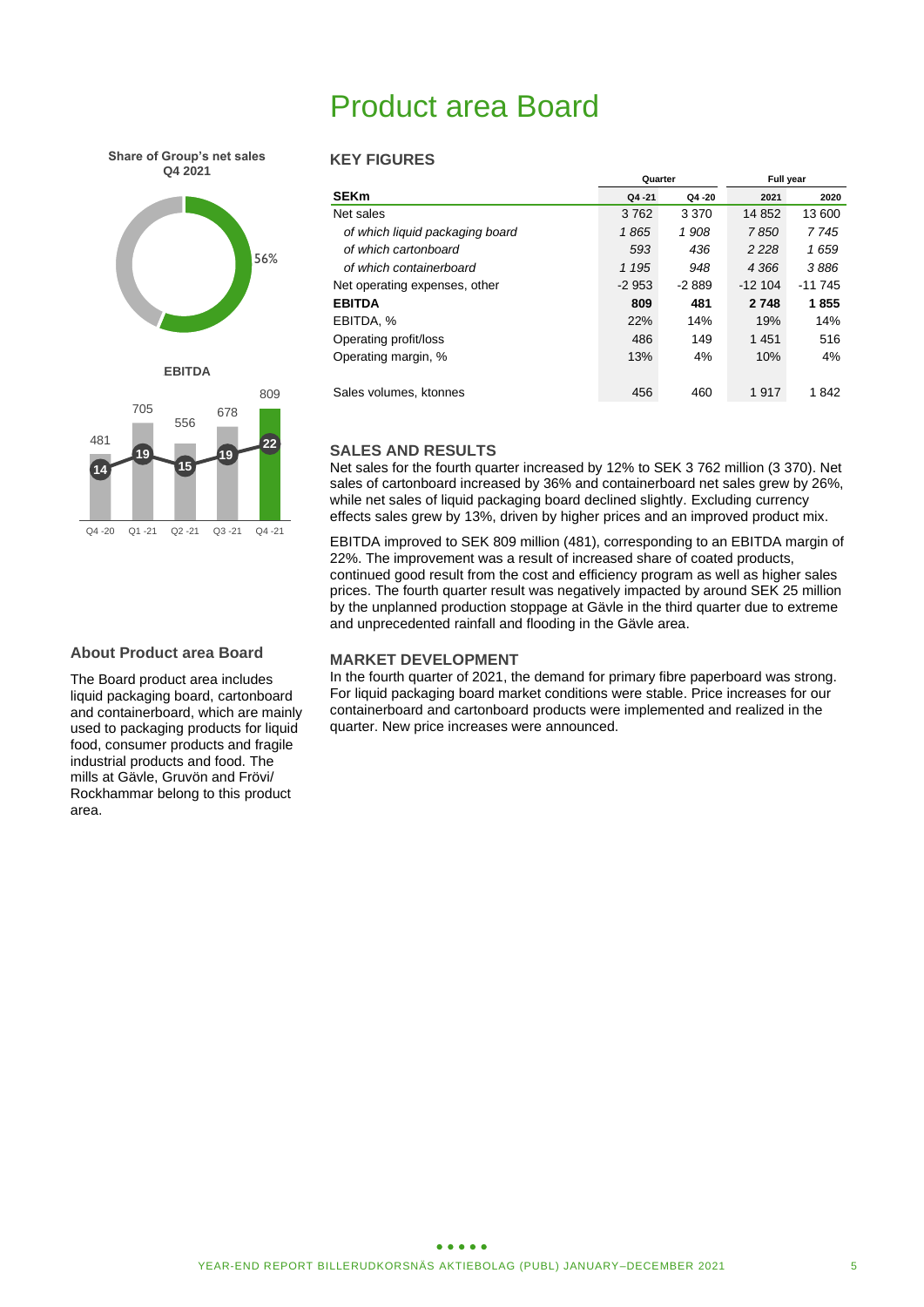# Product area Paper

**Share of Group's net sales Q4 2021**



### **KEY FIGURES**

|                        |         | Quarter | Full year |         |  |
|------------------------|---------|---------|-----------|---------|--|
| <b>SEKm</b>            | Q4-21   | Q4 -20  | 2021      | 2020    |  |
| Net sales              | 2 1 3 8 | 1 7 7 7 | 8 1 2 7   | 7576    |  |
| of which sack paper    | 756     | 575     | 2 7 2 6   | 2 4 4 2 |  |
| of which kraft paper   | 854     | 814     | 3511      | 3435    |  |
| of which pulp          | 517     | 386     | 1855      | 1669    |  |
| Net operating expenses | $-1792$ | $-1612$ | $-6739$   | $-6541$ |  |
| <b>EBITDA</b>          | 346     | 165     | 1 3 8 8   | 1035    |  |
| EBITDA, %              | 16%     | 9%      | 17%       | 14%     |  |
| Operating profit/loss  | 224     | 51      | 906       | 558     |  |
| Operating margin, %    | 10%     | 3%      | 11%       | 7%      |  |
|                        |         |         |           |         |  |
| Sales volumes, ktonnes | 231     | 227     | 960       | 946     |  |



### **About Product area Paper**

The Paper product area includes premium quality kraft and sack paper, which is mainly used in packaging for medical applications, dry food and the construction industry. The mills at Skärblacka, Karlsborg and Pietarsaari belong to this product area.

### **SALES AND RESULTS**

Net sales for the fourth quarter increased by 20% to SEK 2 138 million (1 777). Excluding currency effects sales grew by 21%, driven by increased prices, an improved mix and higher sales volumes. The Beetham mill, which was divested on 31 October 2021, had sales volumes of around 5 ktonnes, and sales of SEK 78 million in the period November–December 2020.

EBITDA increased to SEK 346 million (165), mainly driven by higher sales, improved productivity and continued delivery of our cost and efficiency program. Higher costs for purchase of market pulp and energy had an adverse effect.

### **MARKET DEVELOPMENT**

In the fourth quarter of 2021, market conditions were favourable for both sack and kraft paper. Price increases were realized across all product segments and new price increases were announced. The market price for pulp declined slightly towards the end of the quarter but remained at a comparatively high level.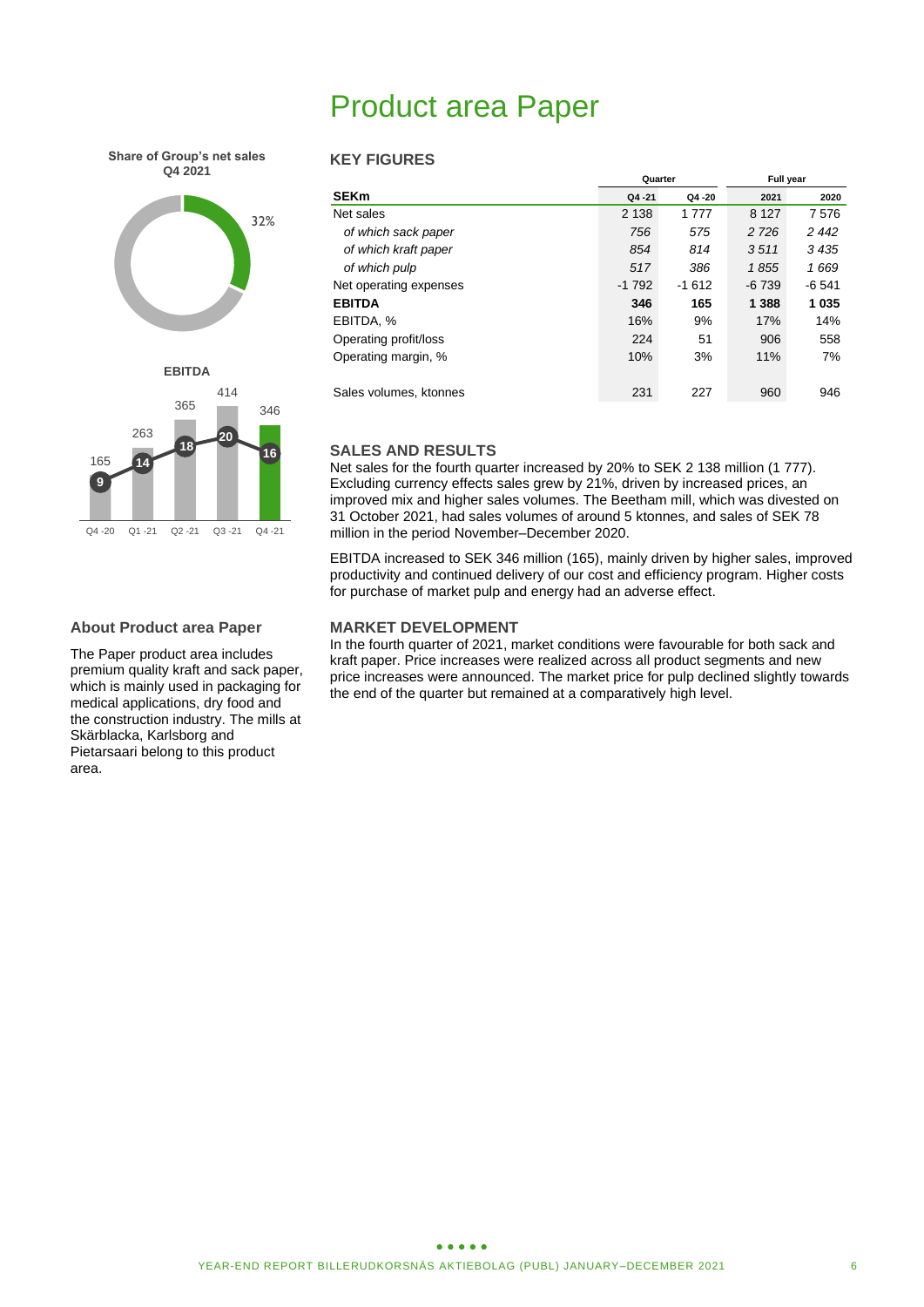# Solutions and Other

#### **SALES AND RESULTS**

Net sales for the fourth quarter amounted to SEK 788 million (656). The sales growth was mainly due to wood sourcing operations, hedging result from changes in currency rates and increased sales in Managed Packaging.

EBITDA amounted to SEK -257 million (-5) The deteriorating result was mainly due to items impacting comparability totalling SEK -177 million (73). Items affecting comparability included a negative result from the divestment of Beetham of SEK 123 million, acquisition-related costs related of SEK 135 million, and a positive effect of revaluation of biological assets in the associated company BSÖ Holding AB Group of SEK 81 million (73). The negative change was also due to costs associated with Group development projects and annual bonus related adjustments.

|                               | Quarter |       | <b>Full vear</b> |         |  |
|-------------------------------|---------|-------|------------------|---------|--|
| <b>SEKm</b>                   | Q4 -21  | Q4-20 | 2021             | 2020    |  |
| Net sales                     | 788     | 656   | 3 2 2 7          | 2708    |  |
| of which Managed Packaging    | 211     | 168   | 744              | 635     |  |
| Net operating expenses, other | $-1045$ | -661  | $-3462$          | $-2886$ |  |
| <b>EBITDA</b>                 | $-257$  | -5    | $-235$           | -178    |  |
| Operating profit/loss         | $-292$  | -37   | $-368$           | -300    |  |

### **KEY FIGURES (INCLUDING CURRENCY HEDGING ETC)**

# January – December, consolidated

### **SALES AND RESULTS**

Net sales for 2021 increased by 10% to SEK 26 206 million (23 884). Net sales grew in both product areas. The sales growth was supported by strong market conditions, price increases and an increase in sales volume of around 90 ktonnes.

Adjusted EBITDA improved by 51% to SEK 4 078 million (2 703), mainly due higher prices, an improved product mix and increased volumes.

Items affecting comparability amounted to SEK -177 million (9) and were reported in Solutions and Other.

Net profit amounted to SEK 1 485 million (660).

Earnings per share amounted to SEK 7.18 (3.19).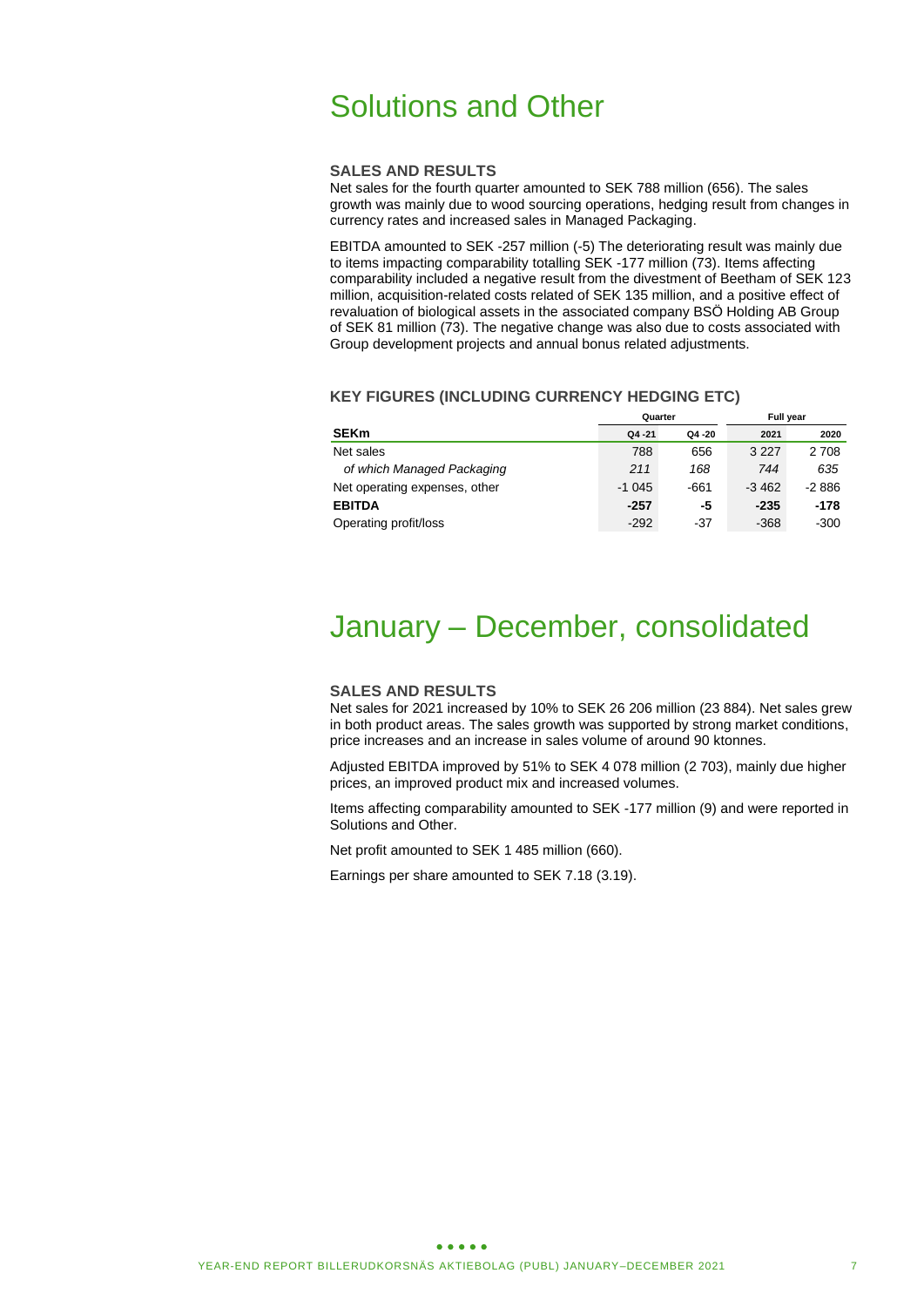# Cash flow and financial position

### **SUMMARISED CASH FLOW STATEMENT**

|                                                    | Quarter   |           | Jan-Dec |         |  |
|----------------------------------------------------|-----------|-----------|---------|---------|--|
| <b>SEKm</b>                                        | $Q4 - 21$ | $Q4 - 20$ | 2021    | 2020    |  |
| Operating surplus, etc.                            | 1 1 8 5   | 646       | 3932    | 2 4 0 6 |  |
| Change in working capital, etc.                    | 49        | 517       | 197     | -53     |  |
| Net financial items, taxes, etc.                   | -80       | 89        | $-237$  | $-22$   |  |
| Cash flow from operating activities                | 1 1 5 4   | 1 252     | 3892    | 2 3 3 1 |  |
|                                                    |           |           |         |         |  |
| Operative investments                              | $-472$    | $-309$    | $-1526$ | $-1250$ |  |
| Operating cash flow after operative<br>investments | 682       | 943       | 2 3 6 6 | 1 0 8 1 |  |

Operating cash flow after operative investments amounted to SEK 682 million (943) for the fourth quarter and to SEK 2 366 million (1 081) for 2021. The improved cash flow for the year was mainly a result of improved operating surplus.

Operating cash flow after operative investments includes all gross investments in property, plant and equipment, and intangible assets.

#### **FINANCING**

On 31 December 2021, interest-bearing debt amounted to SEK 6 446 million (7 325). Interest-bearing debt remained in line with the end of the previous quarter.

### **Debt portfolio and maturity profile on 31 December 2021**

|                               |             | Maturity, years |         |         | Total    |  |
|-------------------------------|-------------|-----------------|---------|---------|----------|--|
| Loan                          | Limit, SEKm | $0 - 1$         | $1 - 2$ | 2-      | utilised |  |
| Syndicated credit facilities  | 5 500       |                 |         |         |          |  |
| Term loans                    |             | 91              | 91      | 1 1 6 4 | 1 346    |  |
| Bond loans within MTN program | 7 000       | 1 700           | 1800    |         | 3500     |  |
| Other bond loans              |             |                 |         | 1600    | 1 600    |  |
| Commercial paper              | 4 0 0 0     |                 |         |         | -        |  |
| Group total                   |             | 1 791           | 1891    | 2764    | 6446     |  |

The interest-bearing net debt on 31 December 2021 amounted to SEK 3 968 million (5 373).

The net interest-bearing debt in relation to EBITDA at the end of the period was 1.0 (2.0). The ratio was the same when adjusted EBITDA was used.

### **INVESTMENTS AND CAPITAL EMPLOYED**

Operative investments in property, plant, equipment, and intangible assets amounted to SEK 1 526 million (1 250) for 2021. The increase was due to the start of the investment in the new recovery boiler at Frövi.

The investment in a new recovery boiler at the Frövi mill was initiated in 2021. The new boiler will improve environmental performance and provide opportunities for enhanced efficiency and is planned to be in operation by the end of 2023. The investment is estimated to total SEK 2.6 billion. The capital expenditure for this project was around SEK 400 million in 2021 and is estimated to amount to approximately SEK 1.0 billion in 2022.

Capital employed on 31 December 2021 amounted to SEK 24 008 million (24 667). Return on capital employed (ROCE) for the last twelve months amounted to 8% (3). Adjusted ROCE amounted to 9% (3).

Return on equity was 8% (3) for the last twelve-months period.





#### **Adjusted return on capital employed**

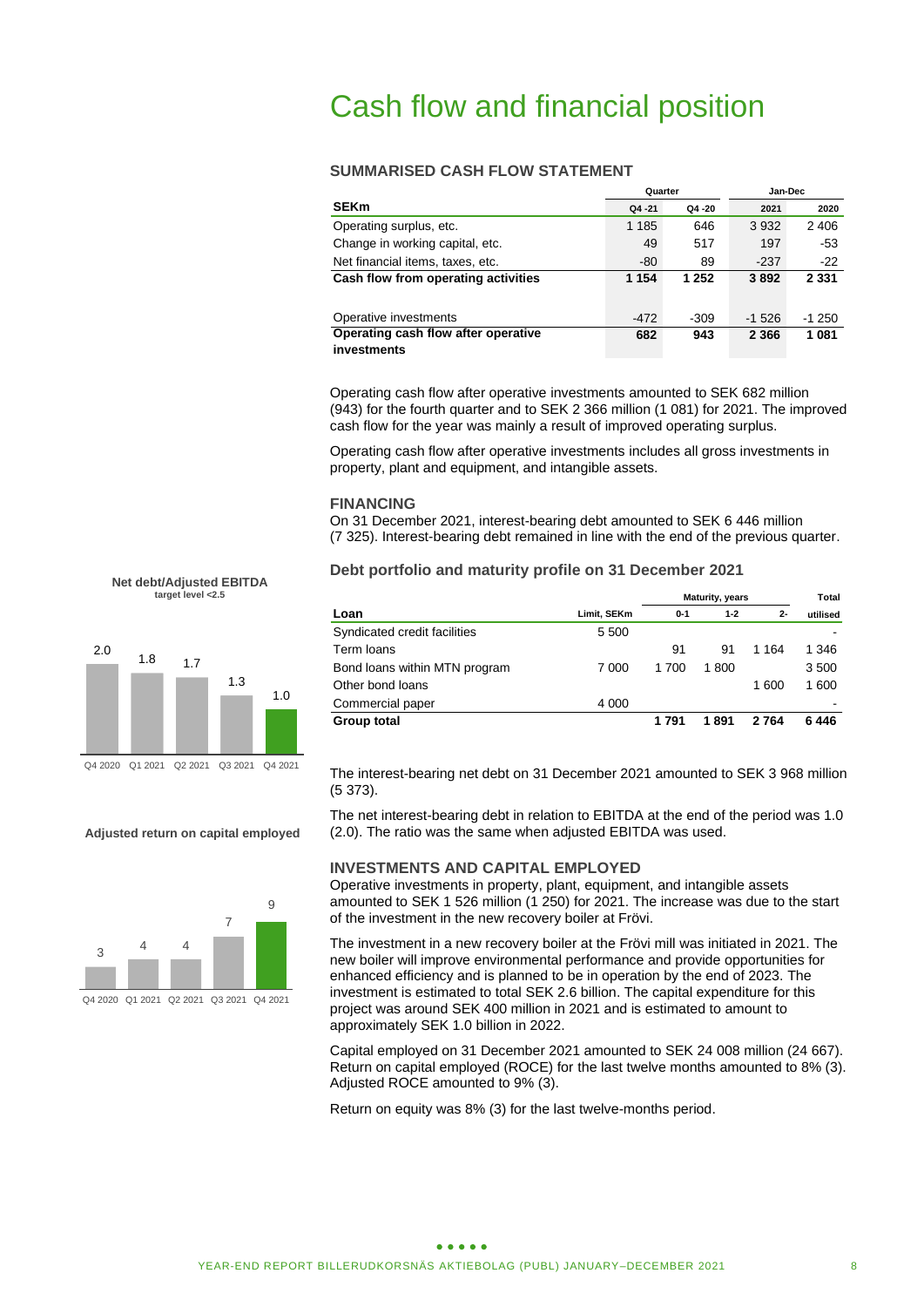# The coronavirus pandemic

BillerudKorsnäs has since the outbreak of the coronavirus pandemic run its operations without any major disruptions. Precautionary measures to safeguard the health of individuals, secure deliveries, support customers and develop contingency plans with regards to critical resources have been taken and will be continued until further notice.

The financial effects of the coronavirus pandemic during 2021 were limited. Logistical challenges have been overcome in a satisfactory way, although logistic costs increased in the second half of the year. There have been no increases of credit losses.

Additional costs for the maintenance shutdown at Gruvön in the second quarter of 2021 related to Covid-19 pandemic precautions, were around SEK 10 million. The annual maintenance shutdown at Skärblacka was postponed from the second quarter to the fourth quarter of 2021 due to the pandemic.

# Cost and efficiency programme

BillerudKorsnäs introduced a cost and efficiency programme in 2019 with measures including employee reductions, purchasing savings and efficiency improvements throughout the business. By the end of 2021 the programme has delivered a total of SEK 650 million of structural savings and efficiencies.

During the fourth quarter 2021, the target for the accumulated delivery of the cost and efficiency programme was raised from SEK 650 million to SEK 750 million by the end of 2022.

# Currency hedging

Currency hedging had a net sales impact of SEK -13 million (116) in the fourth quarter of 2021 and SEK 135 million (113) for the year 2021 compared with no currency hedging.

Outstanding forward exchange contracts on 31 December 2021 had a market value of SEK -72 million, SEK -15 million of which is the portion of the contracts matched by trade receivables that affected earnings in the fourth quarter. Accordingly, other contracts had a market value of SEK -57 million.

**Hedged portion of forecast currency flows for EUR, USD and GBP and exchange rates against SEK (31 December 2021)**

| Currency                               | Q1-22 | Q2-22 | Q3-22 | Q4-22 | $Q1-23$ | Total 15<br>months |
|----------------------------------------|-------|-------|-------|-------|---------|--------------------|
| EUR Share of net flow                  | 82%   | 78%   | 82%   | 77%   | 73%     | 78%                |
| Rate                                   | 10.22 | 10.17 | 10.25 | 10.17 | 10.35   | 10.23              |
| USD Share of net flow                  | 66%   | 65%   | 63%   | 62%   | 62%     | 64%                |
| Rate                                   | 8.52  | 8.41  | 8.65  | 8.85  | 9.03    | 8.69               |
| GBP Share of net flow                  | 36%   |       |       |       |         | 7%                 |
| Rate                                   | 12.05 |       | -     |       | ٠       | 12.05              |
| Market value of currency<br>contracts* | $-22$ | $-29$ | $-14$ | $-12$ | 5       | $-72$              |

\*On 31 December 2021.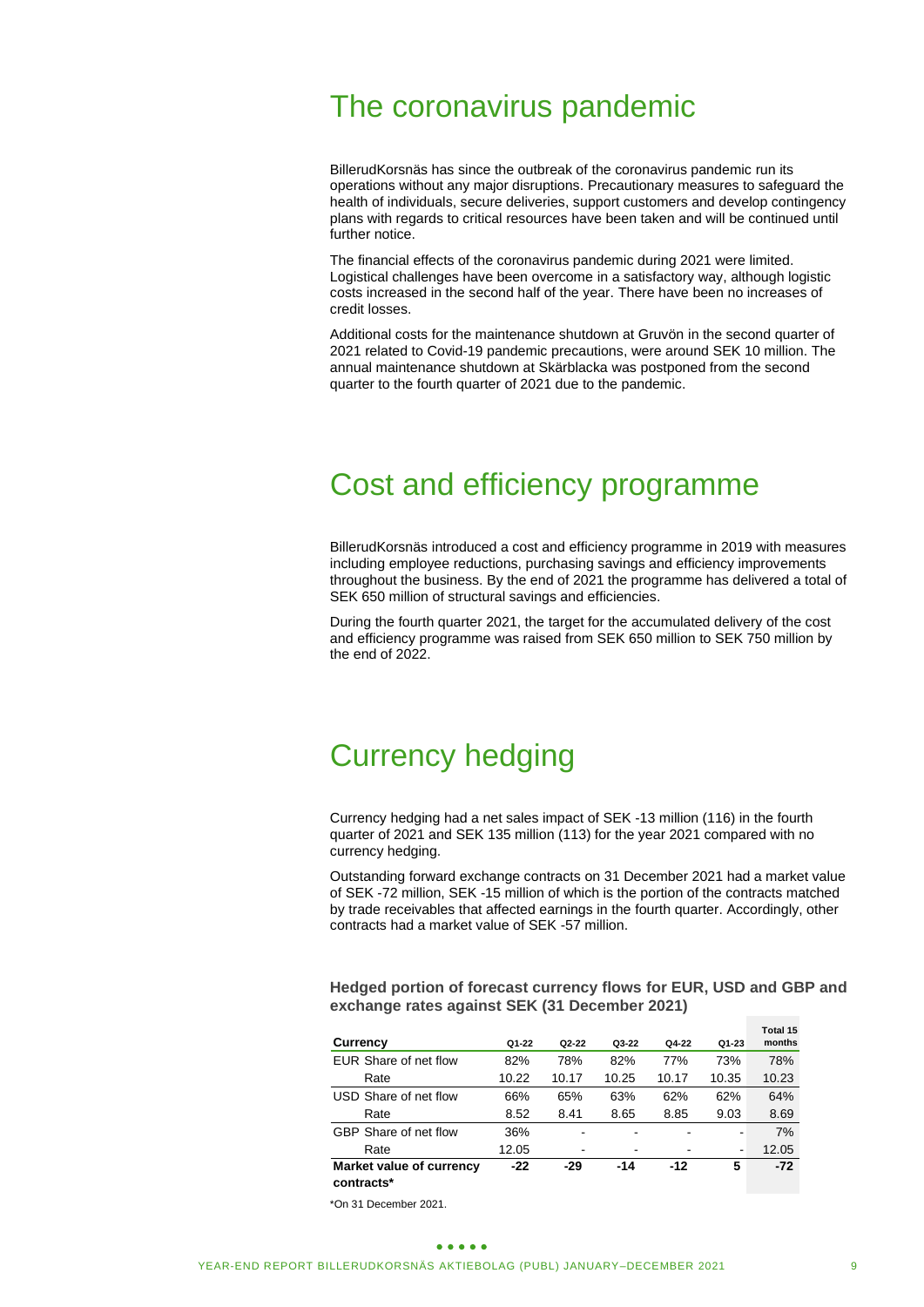In addition to the currency hedging presented above, BillerudKorsnäs has entered into a hedging position related to the announced acquisition of Verso. The hedging position is contingent on the acquisition being completed. The market value of the hedging position at 31 December 2021 was SEK -78 million, and is accounted for as a current other liability and in Other comprehensive Income.

# Taxes

The tax cost for 2021 amounted to SEK 391 million (3), equal to approximately 21% (0) of profit before tax. The low tax rate in 2020 was mainly due to additional recognition of a deferred tax asset in Finland, and re-valuation of deferred tax liabilities, mainly related to tax depreciations, as a result of decreased tax rate in Sweden from 21.4% to 20.6% between 2020 and 2021.

# Parent company

The parent company BillerudKorsnäs AB includes head office and support functions.

Operating profit/loss for 2021 was SEK 164 million (-129). The operating result includes the effects of hedging contracts and revaluations of trade receivables.

The parent company hedges both its own and the Group's net currency flows. The parent company's result includes the results of these hedging measures. These effects were SEK 135 million (113) for 2021.

The average number of employees on 31 December 2021 was 135 (135).

Cash and bank balances, and short-term investments amounted to SEK 3 175 million (2 836).

# **Sustainability**

#### **Sustainability KPIs, rolling 12 months (R12M)**

|                                      | $Q4 - 21$ | Q3 -21 | 2021 target |
|--------------------------------------|-----------|--------|-------------|
| Energy consumption                   |           |        |             |
| Emissions of fossil CO2 <sup>2</sup> | 30.5      | 30.8   |             |

<sup>1</sup> Defined as preliminary energy consumption (MWh/tonne product).

² Defined as preliminary emissions of fossil CO2 in the manufacturing process (kg/tonne product).

BillerudKorsnäs is working towards a vision of fossil-free production and achieving science-based targets for 2030 and 2050. The company has developed a plan to achieve its science-based targets by 2030, systematically making all mills fossil free over the period. This work is mainly aimed at phasing out fossil fuels from production, along with investments in energy efficiency and reducing indirect emissions.

Preliminary fossil CO2-emissions in production amounted to 30.5 kg CO2e/tonnes in the last twelve months. Preliminary energy consumption was 5.12 MWh/tonne in the same period.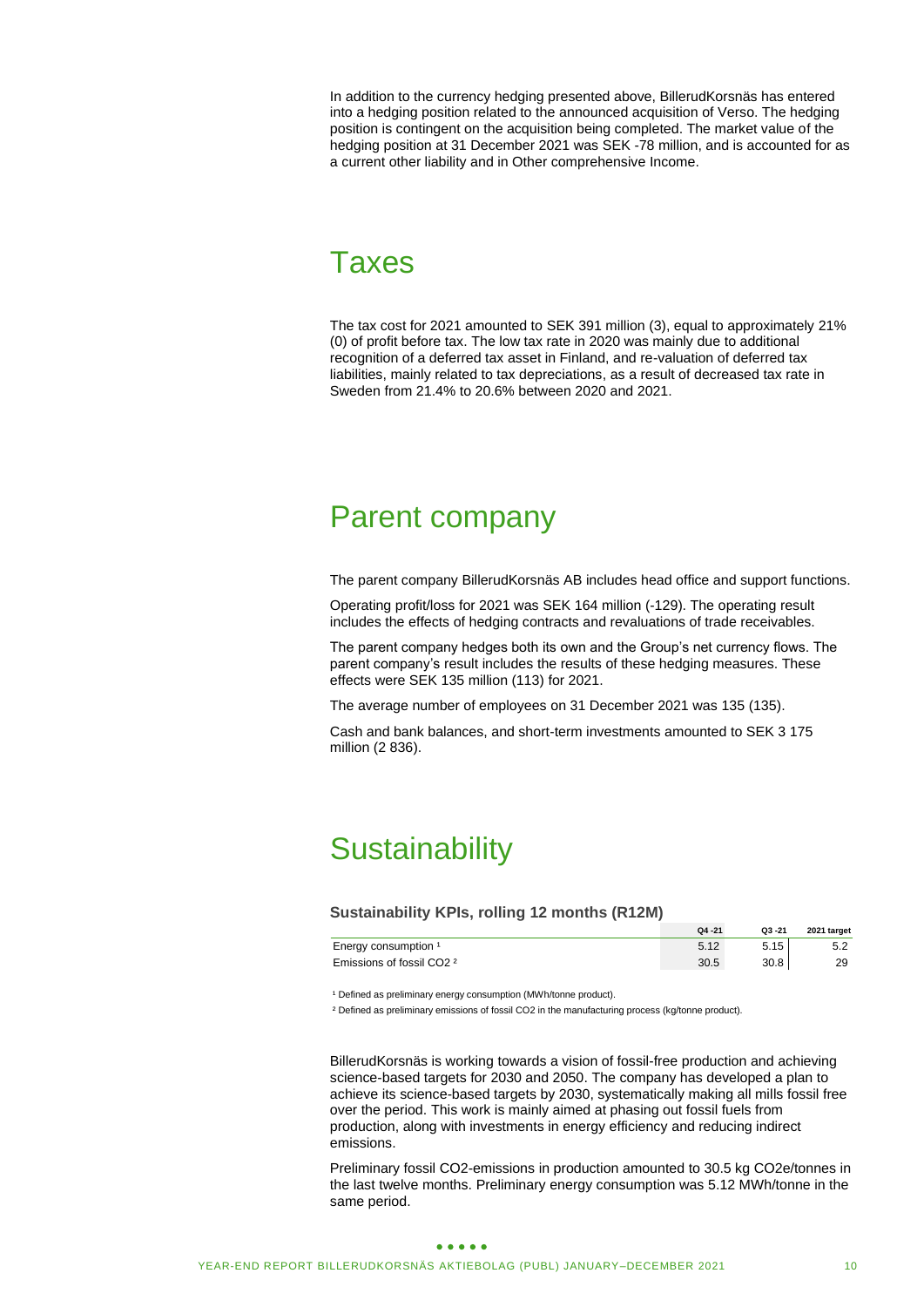# Holding of treasury shares

During the second quarter, BillerudKorsnäs transferred 38 875 shares under the long-term incentive program resolved by the 2018 Annual General Meeting. The amount of treasury shares was 1 387 922 on 31 March, and at the end of June, the holding of treasury shares was 1 349 047. During the second half of the year, the holding of own shares was unchanged. On 31 December 2021, the number of own shares amounted to 1 349 047, which corresponds to approximately 0.65% of the total amount of shares. The total amount of shares in BillerudKorsnäs was 208 219 834 and the number of shares on the market was 206 870 787.

# Proposed dividend

For the 2021 fiscal year, the Board of Directors proposes a dividend of SEK 4.30 per share (4.30). The proposal entails a total share dividend of approximately SEK 890 million. The proposed record day is 12 May 2022.

# Annual General Meeting

The Annual General Meeting will be held in Stockholm on 10 May 2022.

A notice convening the Annual General Meeting with further information on how and when to provide notification of participation will be published on BillerudKorsnäs' website, in Svenska Dagbladet and in Post- och Inrikes Tidningar in advance of the meeting.

The Annual Report for 2021 is planned to be published on the company's website on 8 April 2022.

# Risks and uncertainties

BillerudKorsnäs' products are generally dependent on the business cycle, in terms of both price development and potential sales volumes. The Group is exposed to currency fluctuations, since most revenues are invoiced in foreign currency, while a large part of operating expenses is in SEK. A more detailed description of risks and a sensitivity analysis, with estimated profit impact of changed sales volumes and price changes affecting operating costs, is provided on pages 63-69 in the 2020 Annual and Sustainability Report.

Direct risks of the coronavirus pandemic for BillerudKorsnäs are related to supply chain disruptions, and to local outbreaks near our production sites, which can lead to production issues or that it becomes impossible to perform necessary repair and maintenance work. Indirect risks of the coronavirus pandemic are related to lower demand for the company's products and services. BillerudKorsnäs monitors the development of the coronavirus pandemic closely and takes measures to follow the authorities' recommendations. Contingency plans have been created and are regularly being updated.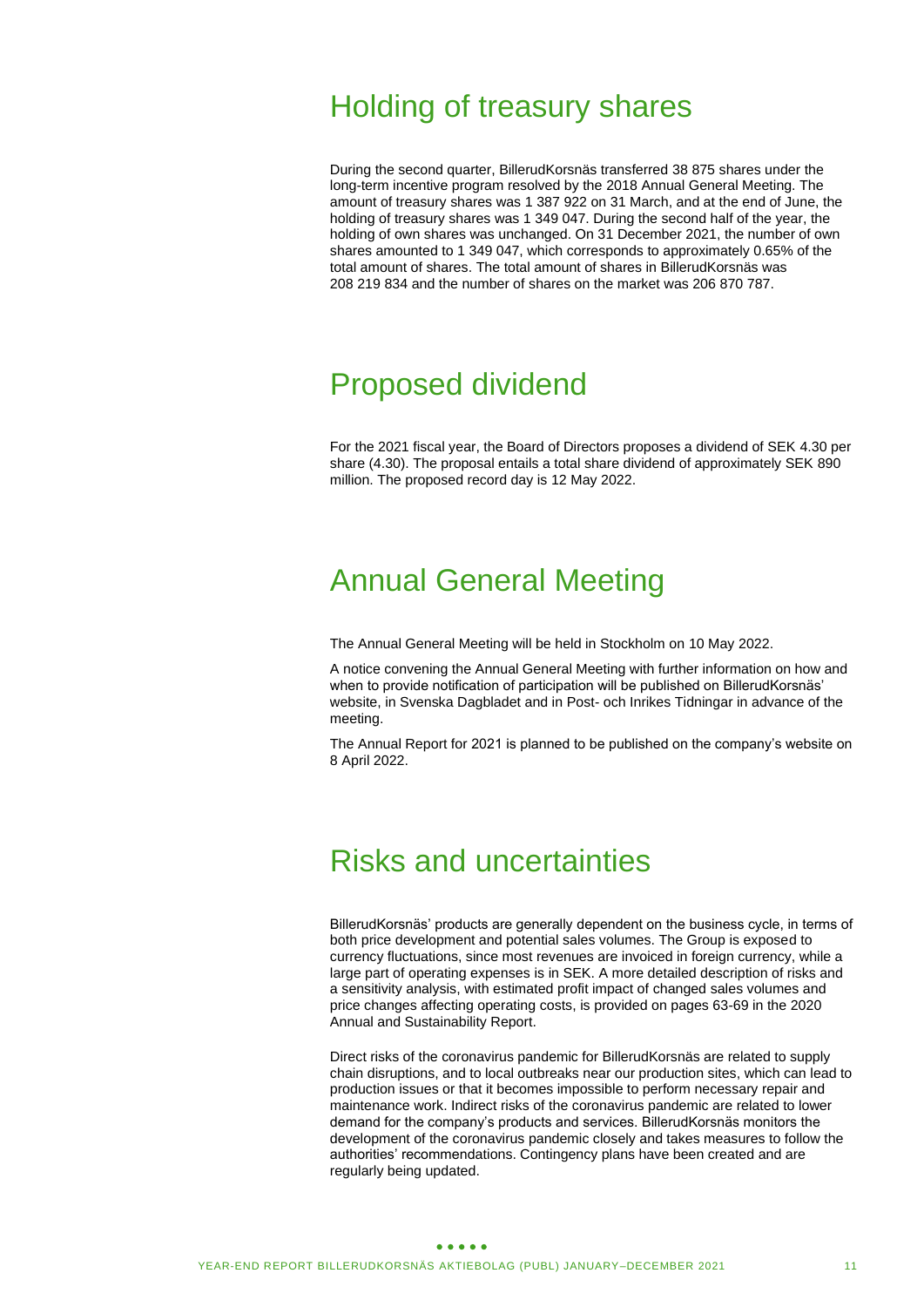In the EU countries, the EU Directive on Single Use Plastic will result in a changed regulatory landscape for packaging. There are also EU policy initiatives that may affect forestry in the member states. Changes in legislation and its implications for BillerudKorsnäs are monitored closely.

# Related-party transactions

No transactions took place between BillerudKorsnäs and related parties that significantly affected the Group's position and earnings.

# Financial calendar

Q1 2022 report – 26 April 2022 Annual General Meeting – 10 May 2022 Q2 2022 report – 20 July 2022 Q3 2022 report – 25 October 2022

Solna, 28 January 2022

BillerudKorsnäs AB (publ)

Christoph Michalski *President and CEO*

This information constituted inside information prior to publication. This is information that BillerudKorsnäs AB (publ) is obliged to make public pursuant to the EU Market Abuse Regulation. This report has been prepared in both a Swedish and an English version. The report has not been reviewed by the company´s auditors.

#### $\bullet\bullet\bullet\bullet\bullet$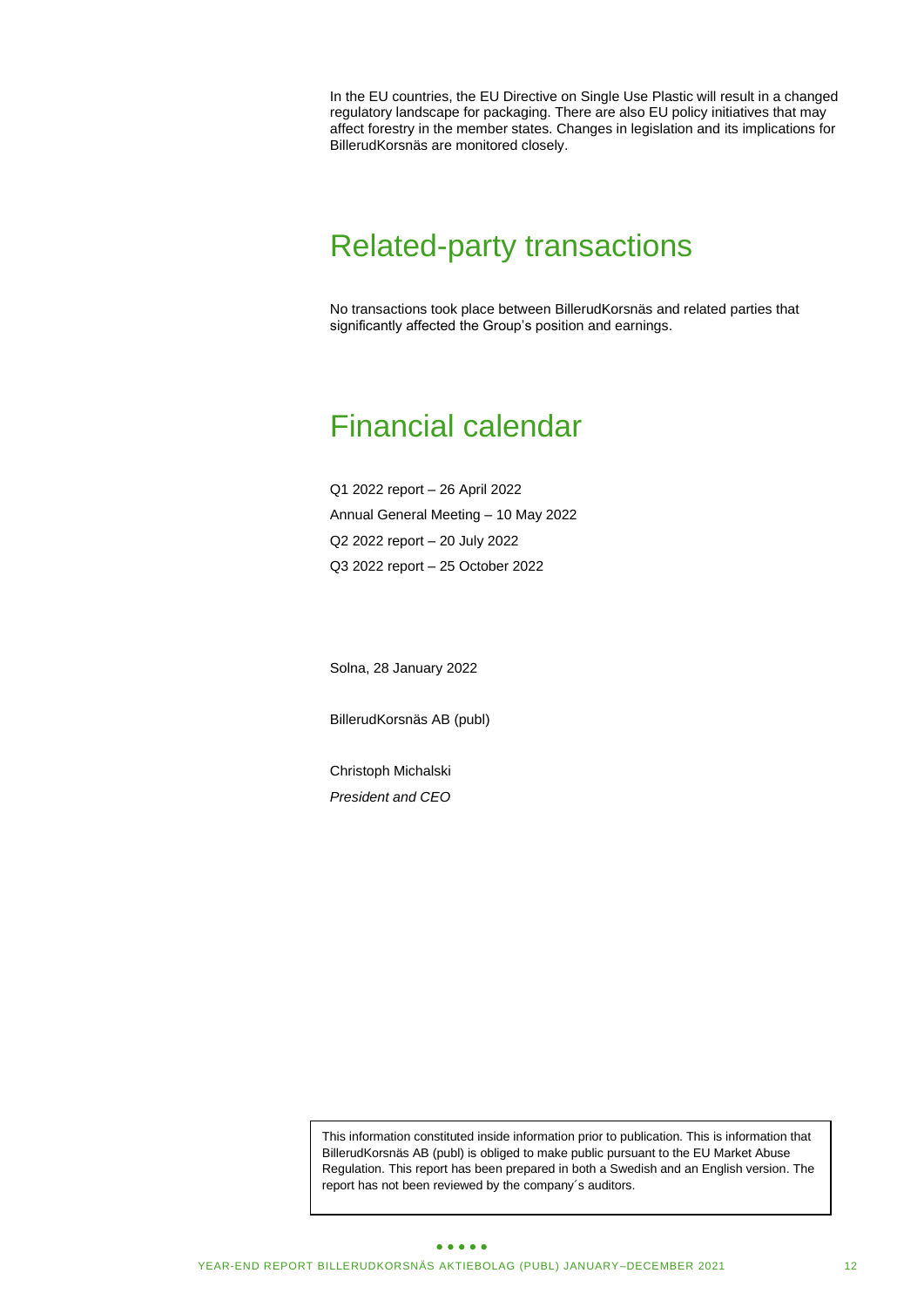# **SUMMARISED INCOME STATEMENT**

|                                                      | Quarter |           |                          | Full year |          |  |
|------------------------------------------------------|---------|-----------|--------------------------|-----------|----------|--|
| <b>SEKm</b>                                          | Q4 - 21 | $Q3 - 21$ | Q4-20                    | 2021      | 2020     |  |
| Net sales                                            | 6688    | 6494      | 5803                     | 26 20 6   | 23 8 84  |  |
| Other income                                         | 72      | 22        | 45                       | 211       | 199      |  |
| Change in inventories                                | 479     | 23        | 89                       | 296       | $-76$    |  |
| Raw materials and consumables                        | $-3617$ | $-3180$   | $-3058$                  | $-13172$  | $-12637$ |  |
| Other external costs, Note 3                         | $-1901$ | $-1.335$  | $-1424$                  | $-5856$   | $-5293$  |  |
| Employee benefits expense                            | $-914$  | $-907$    | $-886$                   | $-3873$   | $-3586$  |  |
| Depreciation and impairment of non-current assets    | $-480$  | $-478$    | -478                     | $-1912$   | $-1938$  |  |
| Change in value of biological assets                 |         |           | $\overline{\phantom{a}}$ |           | 132      |  |
| Profit from participations in associated companies   | 91      |           | 72                       | 89        | 89       |  |
| <b>Operating profit</b>                              | 418     | 639       | 163                      | 1989      | 774      |  |
| Financial income and expenses                        | $-18$   | $-31$     | 11                       | $-113$    | $-95$    |  |
| Profit before tax                                    | 400     | 608       | 174                      | 1876      | 679      |  |
| Taxes                                                | $-80$   | $-131$    | 68                       | $-391$    | $-3$     |  |
| Profit from continuing operations                    | 320     | 477       | 242                      | 1485      | 676      |  |
| <b>Discontinued operations</b>                       |         |           |                          |           |          |  |
| Profit/loss from discontinued operations, net of tax |         |           |                          |           | $-16$    |  |
| Profit for the period                                | 320     | 477       | 242                      | 1 4 8 5   | 660      |  |
| Profit attributable to:                              |         |           |                          |           |          |  |
| Owners of the parent company                         | 320     | 477       | 242                      | 1 4 8 5   | 660      |  |
| Non-controlling interests                            |         |           |                          |           |          |  |
| Net profit for the period                            | 320     | 477       | 242                      | 1 4 8 5   | 660      |  |
| Earnings per share, SEK                              | 1.55    | 2.31      | 1.17                     | 7.18      | 3.19     |  |
| Diluted earnings per share, SEK                      | 1.55    | 2.29      | 1.16                     | 7.17      | 3.19     |  |

# **SUMMARISED STATEMENT OF COMPREHENSIVE INCOME**

|                                                                                           |                | Quarter   | <b>Full year</b> |         |       |
|-------------------------------------------------------------------------------------------|----------------|-----------|------------------|---------|-------|
| <b>SEKm</b>                                                                               | $Q4 - 21$      | $Q3 - 21$ | Q4-20            | 2021    | 2020  |
| Net profit/loss for the period                                                            | 320            | 477       | 242              | 1 4 8 5 | 660   |
| Other comprehensive income                                                                |                |           |                  |         |       |
| Items that will not be reclassified to profit or loss                                     |                |           |                  |         |       |
| Revaluation of forest land                                                                |                |           |                  |         | 148   |
| Actuarial gains or losses on defined benefit pension plans                                | $-17$          |           | $-4$             | $-17$   | $-4$  |
| Change in fair value of shareholding in Other Holdings                                    | -4             |           | $-7$             | -6      | $-28$ |
| Tax attributable to items not to be reclassified to profit or loss                        | 4              |           |                  | 4       | $-30$ |
| Total items never reclassified to profit or loss                                          | $-17$          |           | $-11$            | $-19$   | 86    |
|                                                                                           |                |           |                  |         |       |
| Items that have been or may be reclassified subsequently to profit or loss                |                |           |                  |         |       |
| Differences arising from the translation of foreign operations' accounts                  | $\overline{7}$ | 11        | $-65$            | 39      | $-63$ |
| Change in fair value of cash flow hedges                                                  | 37             | 129       | 190              | 177     | 40    |
| Tax attributable to items that have been or may be reclassified subsequently to profit or |                |           |                  |         |       |
| loss                                                                                      | $-24$          | $-27$     | $-40$            | $-53$   | -8    |
|                                                                                           |                | 113       | 85               | 163     | $-31$ |
| Total items that have been or may be reclassified subsequently to profit or loss          | 20             |           |                  |         |       |
| Total comprehensive income for the period                                                 | 323            | 590       | 316              | 1629    | 715   |
| Attributable to:                                                                          |                |           |                  |         |       |
| Owners of the parent company                                                              | 323            | 590       | 316              | 1 6 2 9 | 715   |
| Non-controlling interests                                                                 |                |           |                  |         |       |
| Total comprehensive income for the period                                                 | 323            | 590       | 316              | 1629    | 715   |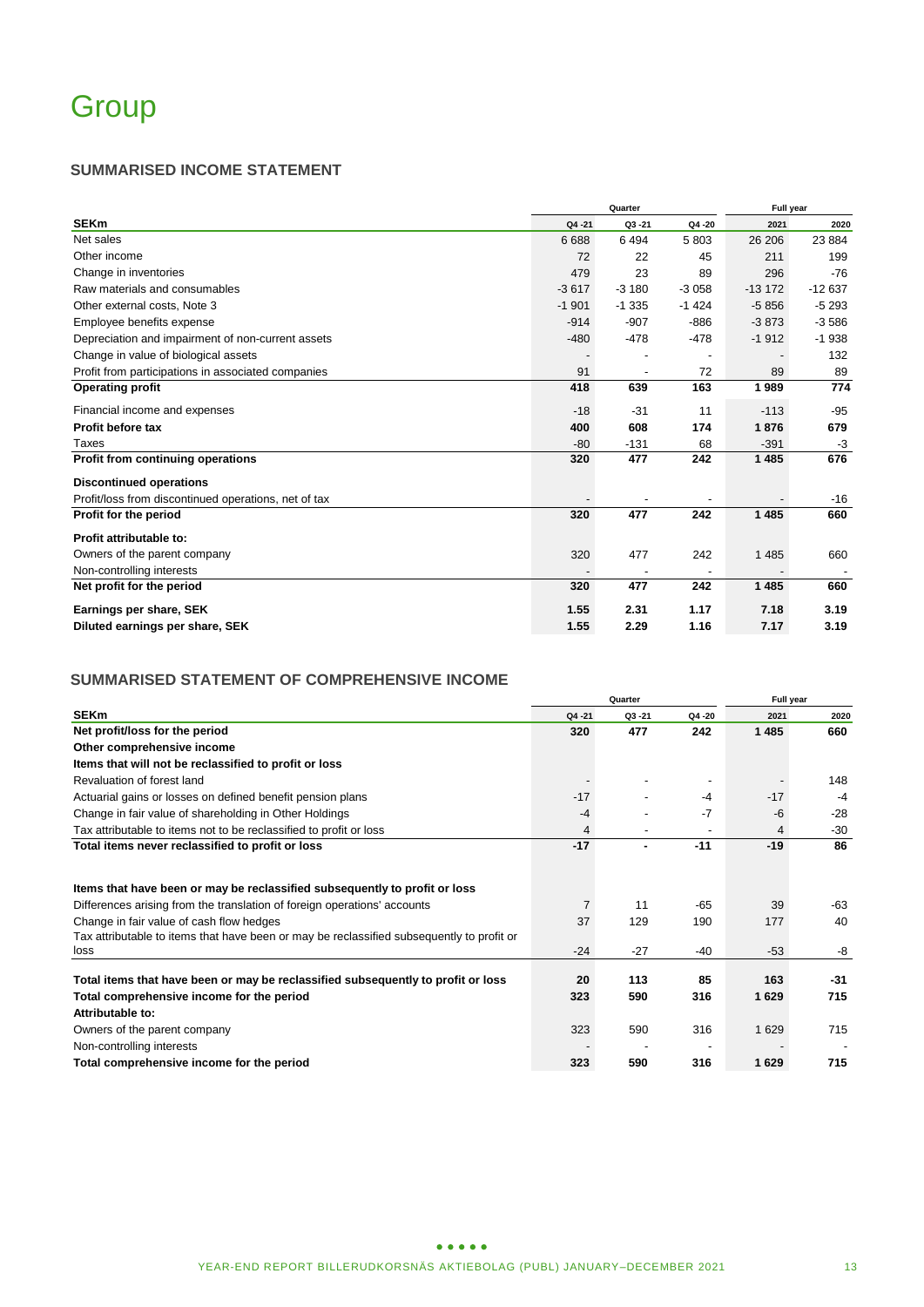# **SUMMARISED BALANCE SHEET**

|                                                              | 31 Dec  | 30 Sep  | 31 Dec  |
|--------------------------------------------------------------|---------|---------|---------|
| <b>SEKm</b>                                                  | 2021    | 2021    | 2020    |
| Intangible assets                                            | 1957    | 1958    | 1960    |
| Property, plant and equipment, including Right of use assets | 22 689  | 22739   | 22 988  |
| Other non-current assets                                     | 1 5 2 5 | 1 3 8 2 | 1 2 7 9 |
| <b>Total non-current assets</b>                              | 26 171  | 26 079  | 26 227  |
| Inventories                                                  | 3836    | 3419    | 3629    |
| Accounts receivable                                          | 3 0 4 7 | 2918    | 2 3 5 0 |
| Other current assets                                         | 1 3 6 6 | 1 3 9 2 | 1 1 1 8 |
| Cash and cash equivalents                                    | 3558    | 2887    | 3036    |
| <b>Total current assets</b>                                  | 11 807  | 10 616  | 10 133  |
| <b>Total assets</b>                                          | 37978   | 36 695  | 36 360  |
| Equity attributable to owners of the parent company          | 20 041  | 19714   | 19 294  |
| Non-controlling interests                                    |         |         |         |
| <b>Total equity</b>                                          | 20 041  | 19714   | 19 294  |
| Interest-bearing liabilities                                 | 4 8 24  | 4 8 4 1 | 6605    |
| Provisions for pensions                                      | 816     | 824     | 836     |
| Other liabilities and provisions                             | 91      | 93      | 146     |
| Deferred tax liabilities                                     | 3 9 6 2 | 3651    | 3609    |
| <b>Total non-current liabilities</b>                         | 9693    | 9409    | 11 196  |
| Interest-bearing liabilities                                 | 1 902   | 1899    | 984     |
| Accounts payables                                            | 3809    | 3 4 2 2 | 3 1 2 9 |
| Other liabilities and provisions                             | 2 5 3 3 | 2 2 5 1 | 1757    |
| <b>Total current liabilities</b>                             | 8 2 4 4 | 7572    | 5870    |
| <b>Total equity and liabilities</b>                          | 37978   | 36 695  | 36 360  |

# **SUMMARISED STATEMENT OF CHANGES IN EQUITY**

|                                                              | Full year | Jan-Sep | <b>Full year</b> |
|--------------------------------------------------------------|-----------|---------|------------------|
| <b>SEKm</b>                                                  | 2021      | 2021    | 2020             |
| <b>Opening balance</b>                                       | 19 294    | 19 294  | 19 4 62          |
| Comprehensive income for the period                          | 1 6 2 9   | 1 3 0 6 | 715              |
| Share-based payment to be settled in equity instruments      |           | 4       | 6                |
| Hedgingresult transferred to acquisiton cost in fixed assets |           |         |                  |
| Dividend to owners of the parent company                     | $-890$    | $-890$  | -889             |
| <b>Closing balance</b>                                       | 20 041    | 19714   | 19 294           |
| Equity attributable to:                                      |           |         |                  |
| Owners of the parent company                                 | 20 041    | 19714   | 19 294           |
| Non-controlling interests                                    |           |         |                  |
| <b>Closing balance</b>                                       | 20 041    | 19714   | 19 294           |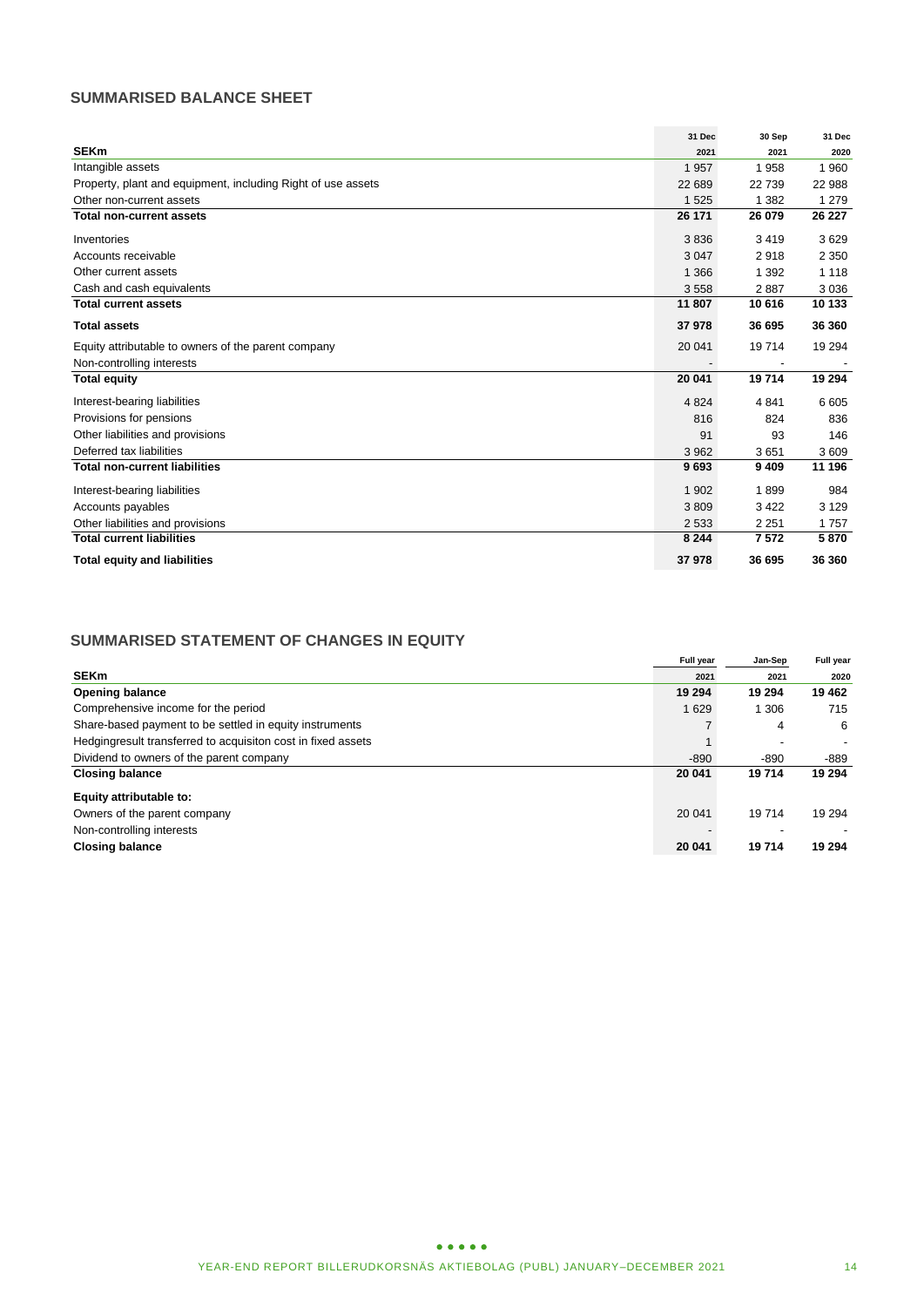# **SUMMARISED CASH FLOW STATEMENT**

|                                                                     | Quarter   |           |                |         | <b>Full year</b> |
|---------------------------------------------------------------------|-----------|-----------|----------------|---------|------------------|
| <b>SEKm</b>                                                         | $Q4 - 21$ | $Q3 - 21$ | Q4 -20         | 2021    | 2020             |
| Operating surplus, etc. *                                           | 1 1 8 5   | 1 0 4 9   | 646            | 3932    | 2 4 0 6          |
| Net financial items, taxes, etc.                                    | $-80$     | $-46$     | 89             | $-237$  | $-22$            |
| Change in working capital, etc.                                     | 49        | 69        | 517            | 197     | $-53$            |
| Cash flow from operating activities                                 | 1 1 5 4   | 1072      | 1 252          | 3892    | 2 3 3 1          |
| Investments in intangible assets, property, plant and equipment     | $-472$    | $-403$    | $-309$         | $-1526$ | $-1250$          |
| Acquisition of financial assets / contribution associated companies | $-24$     |           |                | $-43$   | $-2$             |
| Disposal/repayment of financial assets/other holdings               |           |           | $\blacksquare$ | 30      | 24               |
| Divestment of subsidiary, Note 3                                    | 29        |           |                | 29      |                  |
| Dividend from associated companies                                  |           |           |                | 10      | 4                |
| Disposal of property, plant and equipment                           |           |           | $\overline{a}$ |         | 3                |
| Cash flow from investing activities                                 | $-467$    | $-402$    | $-309$         | $-1499$ | $-1221$          |
| Change in interest-bearing receivables                              | 2         | 3         | $-2$           | 8       | -6               |
| Change in interest-bearing liabilities                              | $-30$     | -80       | $-28$          | $-1014$ | $-602$           |
| Dividend to owners of the parent company                            |           |           |                | $-890$  | $-889$           |
| Cash flow from financing activities                                 | $-28$     | $-77$     | $-30$          | -1896   | -1 497           |
| Total cash flow (=change in cash and cash equivalents)              | 659       | 593       | 913            | 497     | -387             |
| Cash and cash equivalents at start of period                        | 2887      | 2 2 8 9   | 2 144          | 3036    | 3 4 5 0          |
| Translation differences in cash and cash equivalents                | 12        | 5         | $-21$          | 25      | $-27$            |
| Cash and cash equivalents at the end of the period                  | 3 5 5 8   | 2887      | 3 0 3 6        | 3558    | 3 0 3 6          |

# **\*RECONCILIATION OF OPERATING SURPLUS**

|                                                              | Quarter   |           |                          |       | Full year |  |
|--------------------------------------------------------------|-----------|-----------|--------------------------|-------|-----------|--|
| <b>SEKm</b>                                                  | $Q4 - 21$ | $Q3 - 21$ | Q4 -20                   | 2021  | 2020      |  |
| Operating profit                                             | 418       | 639       | 163                      | 1989  | 774       |  |
| Reversed depreciation                                        | 479       | 479       | 478                      | 1912  | 938       |  |
| Earnings from associated companies                           | $-91$     |           | $-72$                    | $-89$ | -89       |  |
| Pension liabilities                                          | $-19$     | -8        | $-25$                    | $-43$ | -48       |  |
| Other provisions                                             | 3         | 61        | $-29$                    | 13    | -36       |  |
| Net result from electricity certificates and emission rights | 269       | $-124$    | 131                      | 20    | $-5$      |  |
| Incentive programmes                                         | 3         | 2         | $\overline{\phantom{a}}$ |       | 6         |  |
| Sale/Scrapping of fixed assets                               |           |           | $\overline{\phantom{a}}$ |       | $-2$      |  |
| Capital gain/loss from divestment of subsidiary              | 123       |           | $\overline{\phantom{0}}$ | 123   |           |  |
| Revaluation of biological assets                             |           |           | $\overline{\phantom{a}}$ |       | $-132$    |  |
| Operating surplus, etc.                                      | 1 1 8 5   | 1 0 4 9   | 646                      | 3932  | 2 4 0 6   |  |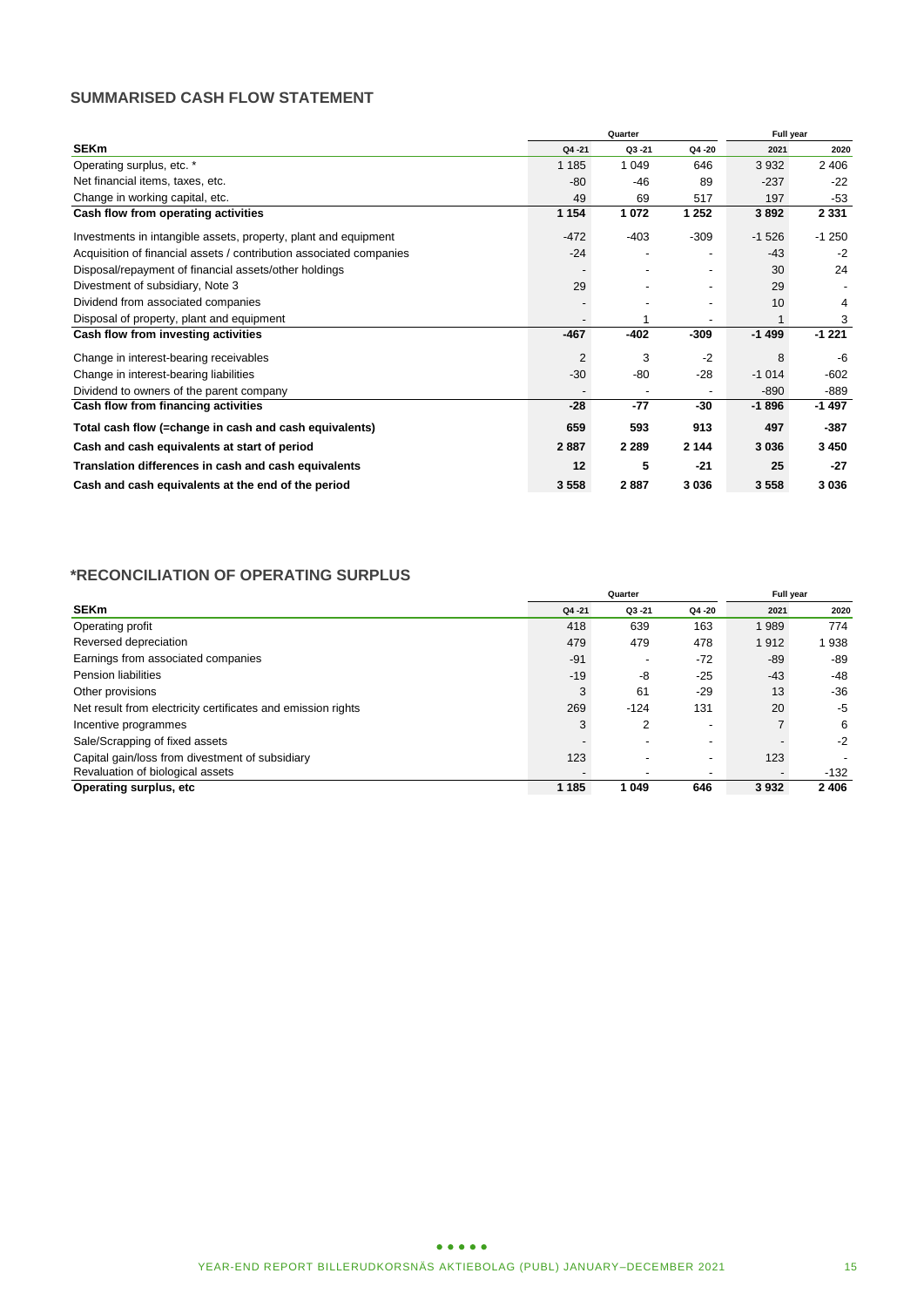# **NOTE 1 ACCOUNTING POLICIES**

The interim report for the Group is prepared in accordance with IAS 34 Interim Financial Reporting and the Swedish Annual Accounts Act. The accounting policies applied in this interim report are the same as those used in the most recent annual report for 2020, see pages 78-84 and page 129 for definitions of key figures. The interim report for the parent company is prepared in accordance with the Swedish Annual Accounts Act.

## **NOTE 2 FINANCIAL ASSETS AND LIABILITIES**

|                                          | <b>Fair value</b><br>hedging<br>instruments | <b>Amortised</b><br>cost | Fair value through<br>other compre-<br>hensive income | <b>Financial liabilities</b><br>measured at<br>amortised costs | Total<br>carrying<br>amount | Fair<br>value |
|------------------------------------------|---------------------------------------------|--------------------------|-------------------------------------------------------|----------------------------------------------------------------|-----------------------------|---------------|
| Valuation classification                 | Level 2                                     |                          | Level 3                                               |                                                                |                             |               |
| Group 31 December 2021                   |                                             |                          |                                                       |                                                                |                             |               |
| Other shares and participations          |                                             |                          | 70                                                    | ۰                                                              | 70                          | 70            |
| Long-term receivables                    | 94                                          | 37                       |                                                       |                                                                | 131                         | 131           |
| Accounts receivable                      |                                             | 3 0 4 7                  | -                                                     | ۰                                                              | 3 0 4 7                     | 3 0 4 7       |
| Other receivables                        | 363                                         | 435                      |                                                       | ۰                                                              | 798                         | 798           |
| Cash and cash equivalents                |                                             | 3558                     | -                                                     | ۰                                                              | 3558                        | 3558          |
| Total                                    | 457                                         | 7077                     | 70                                                    | $\blacksquare$                                                 | 7604                        | 7604          |
| Non-current interest-bearing liabilities |                                             |                          | $\blacksquare$                                        | 4 8 24                                                         | 4 8 24                      | 4 8 4 4       |
| Current interest-bearing liabilities     |                                             |                          |                                                       | 1 901                                                          | 1 901                       | 1 9 0 5       |
| Accounts payables                        |                                             |                          |                                                       | 3809                                                           | 3809                        | 3809          |
| Other liabilities                        | 159                                         | ۰                        | -                                                     | 304                                                            | 463                         | 463           |
| Total                                    | 159                                         |                          |                                                       | 10838                                                          | 10 997                      | 11 021        |

|                                          | <b>Fair value</b> |                  |                | Fair value through Financial liabilities | Total    |         |
|------------------------------------------|-------------------|------------------|----------------|------------------------------------------|----------|---------|
|                                          | hedging           | <b>Amortised</b> | other compre-  | measured at                              | carrying | Fair    |
|                                          | instruments       | cost             | hensive income | amortised costs                          | amount   | value   |
| Valuation classification                 | Level 2           |                  | Level 3        |                                          |          |         |
| Group 31 December 2020                   |                   |                  |                |                                          |          |         |
| Other shares and participations          |                   |                  | 108            | ۰                                        | 108      | 108     |
| Long-term receivables                    |                   | 26               |                |                                          | 26       | 26      |
| Accounts receivable                      |                   | 2 3 5 0          |                | ۰                                        | 2 3 5 0  | 2 3 5 0 |
| Other receivables                        | 295               | 392              |                |                                          | 687      | 687     |
| Cash and cash equivalents                |                   | 3 0 3 6          |                | $\overline{\phantom{a}}$                 | 3 0 3 6  | 3 0 3 6 |
| Total                                    | 295               | 5804             | 108            |                                          | 6 207    | 6 207   |
| Non-current interest-bearing liabilities |                   |                  |                | 6 6 0 5                                  | 6 6 0 5  | 6 6 3 4 |
| Current interest-bearing liabilities     |                   |                  |                | 984                                      | 984      | 984     |
| Accounts payables                        |                   |                  |                | 3 1 2 9                                  | 3 1 2 9  | 3 1 2 9 |
| Other liabilities                        | 96                |                  |                | 238                                      | 334      | 334     |
| Total                                    | 96                | -                |                | 10 956                                   | 11 052   | 11 081  |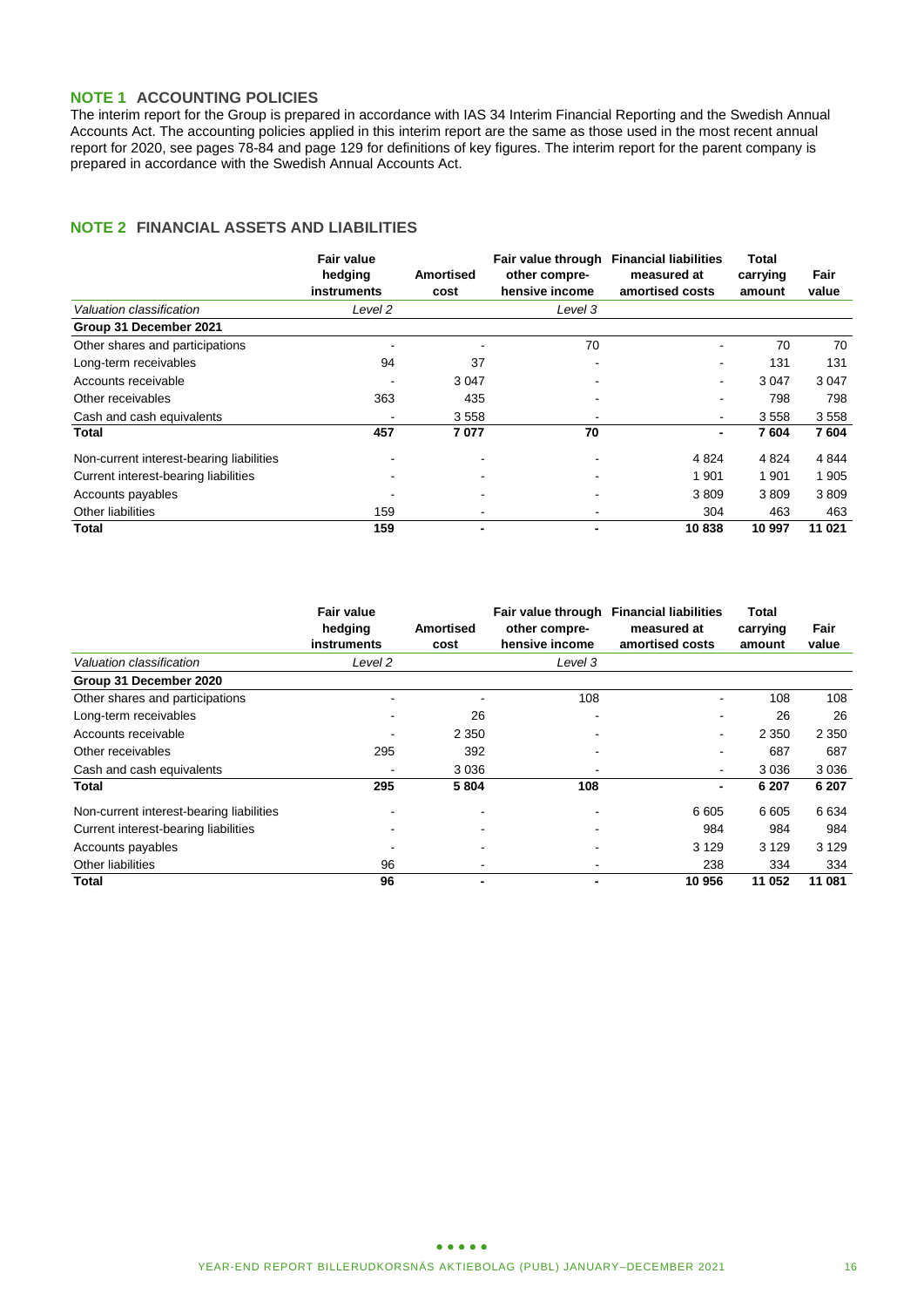# **NOTE 3 DIVESTMENT OF SUBSIDIARY**

On 31 October 2021, BillerudKorsnäs divested the Beetham mill to the British investment firm Inspirit. The divestment resulted in a capital loss of SEK 123 million. The capital loss includes a positive effect of accumulated exchange rate differences of SEK 6 million. No value has been assessed to the Contingent consideration with a maximum value of GBP 2.4 million, dependent on Beetham´s performance the coming 2 years after the transaction.

| <b>SEKm</b>                         |        |
|-------------------------------------|--------|
| Group                               | 2021   |
|                                     |        |
| Divested assets and liabilities     |        |
| Other non-current assets            | 60     |
| <b>Current assets</b>               | 205    |
| <b>Total Assets</b>                 | 265    |
| Non-current liabilities             | 4      |
| <b>Current liabilities</b>          | 91     |
| <b>Total liabilities</b>            | 95     |
| <b>Selling price</b>                |        |
| Consideration, less selling costs   | 47     |
| Deferred selling price              | -18    |
| Less: Cash in the divested business |        |
| Effect on cash and cash equivalents | 29     |
| <b>Capital result</b>               |        |
| Consideration, less selling costs   | 47     |
| Assets sold                         | $-265$ |
| Liabilities sold                    | 95     |
| <b>Capital result</b>               | $-123$ |

### **NOTE 4 OTHER DISCLOSURES**

Other disclosures in accordance with IAS 34.16A can be found on the pages prior to the income statement and the statement of comprehensive income. Information regarding product areas/segments can be found on pages 5-7, information regarding financing on page 8, seasonal effects on page 21 and events after the end of the quarter on page 4.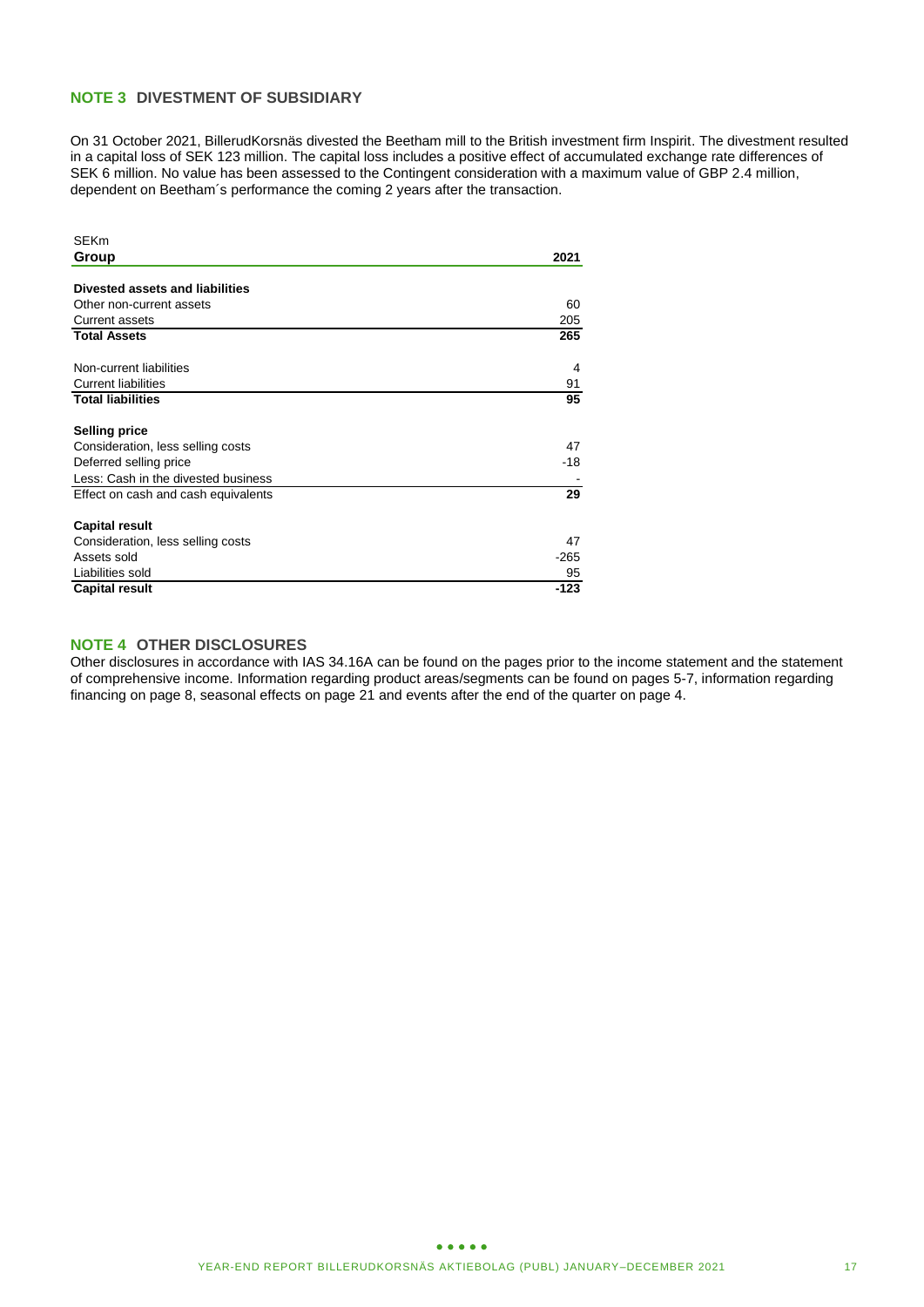# **KEY FIGURES**

|                                                           | Full year |         |
|-----------------------------------------------------------|-----------|---------|
|                                                           | 2021      | 2020    |
| <b>Margins</b>                                            |           |         |
| EBITDA, %                                                 | 15        | 11      |
| Operating margin, %                                       | 8         | 3       |
| Return (rolling 12 months)                                |           |         |
| Return on capital employed, %                             | 8         | 3       |
| Return on equity, %                                       | 8         | 3       |
| Capital structure at end of period                        |           |         |
| Capital employed, SEKm                                    | 24 008    | 24 667  |
| Working capital, SEKm                                     | 2017      | 2 2 9 2 |
| Equity attributable to owners of the parent company, SEKm | 20 041    | 19 294  |
| Interest-bearing net debt, SEKm                           | 3 9 6 8   | 5 3 7 3 |
| Net debt/equity ratio                                     | 0.20      | 0.28    |
| Interest-bearing net debt / EBITDA, multiple              | 1.0       | 2.0     |
| Key figures per share                                     |           |         |
| Earnings per share, SEK                                   | 7.18      | 3.19    |
| Dividend (for the financial year) per share, SEK          | $4.30*$   | 4.30    |
| Other key figures                                         |           |         |
| Working capital as percentage of net sales, %             | 9         | 11      |
| Gross investments, SEKm                                   | 1 5 2 6   | 1 2 5 0 |
| Average number of employees                               | 4 3 7 0   | 4 4 6 8 |

\*Board of Directors' proposal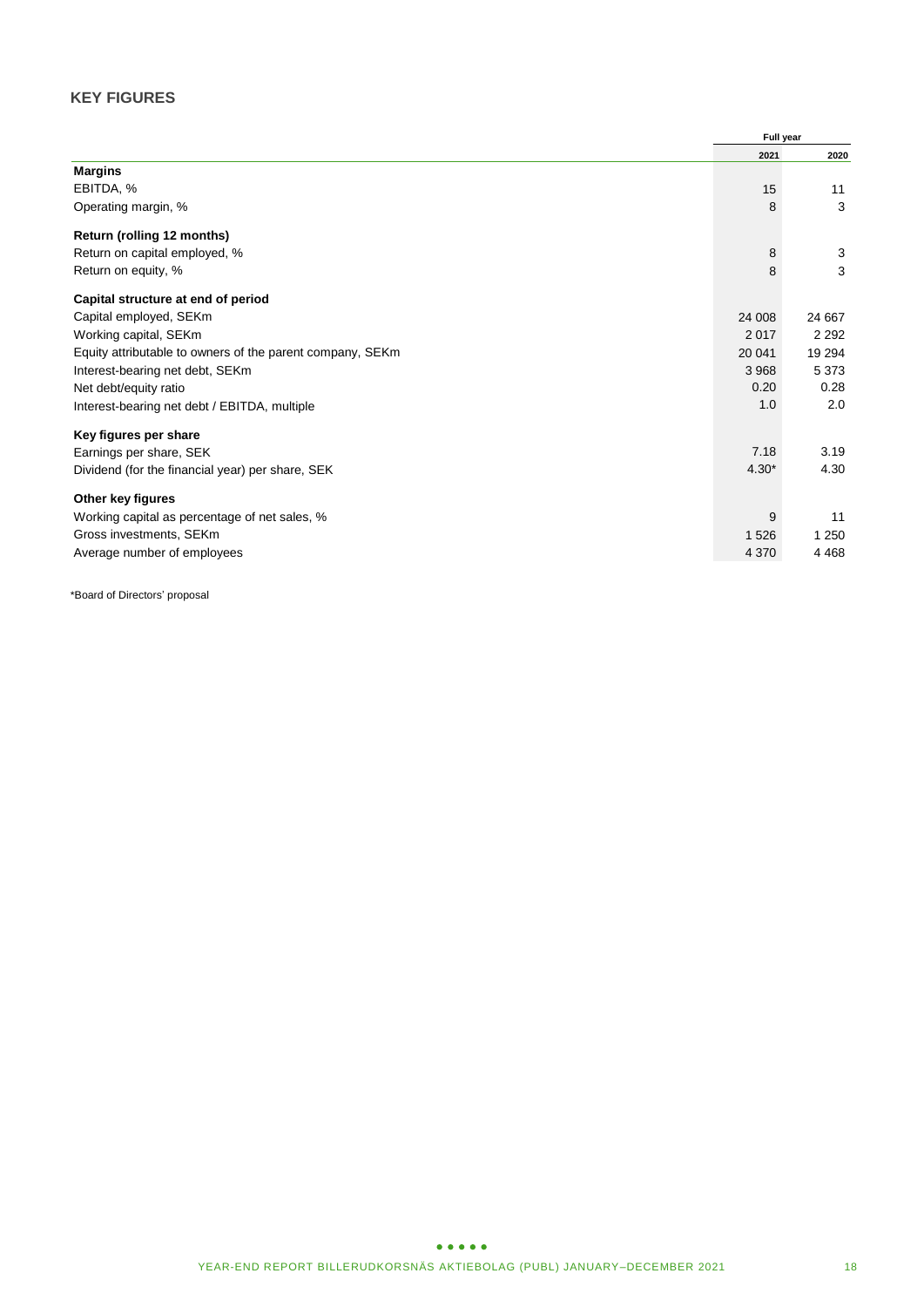# **RECONCILIATION OF ALTERNATIVE PERFORMANCE MEASURES**

|                                                                            |         | Quarter |         | Full year       |         |  |
|----------------------------------------------------------------------------|---------|---------|---------|-----------------|---------|--|
| <b>Adjusted EBITDA, SEKm</b>                                               | Q4 - 21 | Q3 - 21 | Q4 - 20 | 2021            | 2020    |  |
| Operating profit                                                           | 418     | 639     | 163     | 1989            | 774     |  |
| Depreciation and impairment of non-current assets                          | 480     | 478     | 478     | 1912            | 1938    |  |
| <b>EBITDA</b>                                                              | 898     | 1 1 1 7 | 641     | 3 9 0 1         | 2712    |  |
| Items affecting comparability                                              | 177     |         | $-73$   | 177             | -9      |  |
| <b>Adjusted EBITDA</b>                                                     | 1 075   | 1 1 1 7 | 568     | 4 0 78          | 2703    |  |
| <b>Adjusted Operating profit, SEKm</b>                                     |         |         |         |                 |         |  |
| Operating profit                                                           | 418     | 639     | 163     | 1989            | 774     |  |
| Items affecting comparability                                              | 177     |         | $-73$   | 177             | -9      |  |
| <b>Adjusted Operating profit</b>                                           | 595     | 639     | 90      | 2 166           | 765     |  |
| Adjusted earnings per share, SEK                                           |         |         |         |                 |         |  |
| Profit attributed to owners of the parent company, SEKm                    | 320     | 477     | 242     | 1 4 8 5         | 660     |  |
| Items affecting comparability, attributed to owners of the parent company, |         |         |         |                 |         |  |
| SEKm**                                                                     | 177     |         | $-57$   | 177             | $-5$    |  |
| Adjusted profit attributed to owners of the parent company, SEKm           | 497     | 477     | 185     | 1662            | 655     |  |
| Weighted number of outstanding shares, thousands                           | 206 871 | 206 832 | 206 790 | 206 858         | 206 761 |  |
| Adjusted earnings per share                                                | 2.40    | 2.31    | 0.89    | 8.03            | 3.17    |  |
|                                                                            |         |         |         |                 |         |  |
| Adjusted Return on capital employed (ROCE), SEKm                           |         |         |         |                 |         |  |
| Adjusted Operating profit over 12 months *                                 | 2 1 6 6 | 1 6 6 1 | 765     | 2 1 6 6         | 765     |  |
| Average capital employed over 12 months                                    | 24 4 63 | 24718   | 25 116  | 24 4 63         | 25 116  |  |
| Adjusted Return on capital employed                                        | 9%      | 7%      | 3%      | 9%              | 3%      |  |
| Interest-bearing net debt / Adjusted EBITDA, multiple                      |         |         |         |                 |         |  |
| Interest-bearing net debt                                                  | 3 9 6 8 | 4 6 6 2 | 5 3 7 3 | 3 9 6 8         | 5 3 7 3 |  |
| Adjusted EBITDA over 12 months*                                            | 4 0 78  | 3572    | 2703    | 4 0 78          | 2703    |  |
| Interest-bearing net debt / Adjusted EBITDA                                | 1.0     | 1.3     | 2.0     | 1.0             | 2.0     |  |
|                                                                            |         |         |         |                 |         |  |
| Items affecting comparability**, SEKm                                      | 123     |         | ÷       | 123             |         |  |
| Capital loss from the sale of Beetham (Operating expenses)                 | 135     |         |         | 135             |         |  |
| Acquisition costs, Verso (Operating expenses)                              |         |         |         |                 |         |  |
| Restructuring (Operating expenses)                                         |         |         |         |                 | 36      |  |
| Revaluation of biological assets (Change in value of biological assets)    |         |         |         |                 | $-132$  |  |
| UPM - compensation (Raw materials and consumables)                         |         |         | ä,      |                 | 160     |  |
| Revaluation of biological assets in associated companies (Profit from      |         |         |         |                 |         |  |
| participations in associated companies)                                    | $-81$   |         | $-73$   | $-81$           | $-73$   |  |
| Items affecting comparability                                              | 177     |         | $-73$   | $\frac{1}{177}$ | -9      |  |

\*12 months is calculated by adding accumulated amounts for the current year plus full previous year, minus prior year's accumulated amounts for periods exceeding 12 months from the balance sheet date.

\*\* Revenue =  $-$ , Cost =  $+$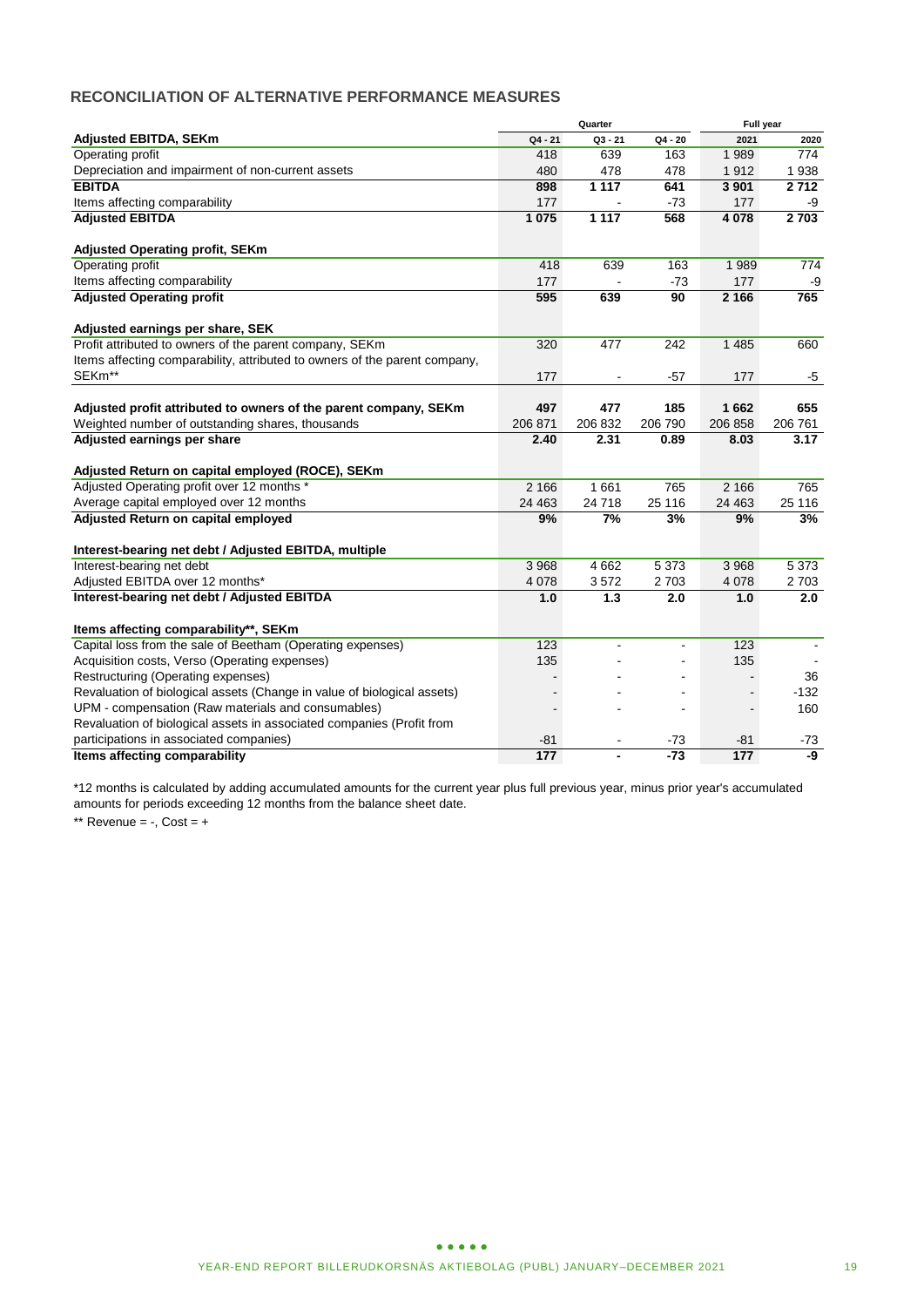# **RECONCILIATION OF ALTERNATIVE PERFORMANCE MEASURES (CONT.)**

|                                               | 31 Dec  | 31 Dec  |
|-----------------------------------------------|---------|---------|
| Capital employed, SEKm                        | 2021    | 2020    |
| Total assets                                  | 37 978  | 36 360  |
| Accounts payables                             | $-3809$ | $-3129$ |
| Other liabilities and provisions              | $-2626$ | $-1903$ |
| Deferred tax liabilities                      | $-3962$ | $-3609$ |
| Interest-bearing non-current assets           | $-15$   | $-16$   |
| Cash and Cash equivalents                     | $-3558$ | $-3036$ |
| Capital employed                              | 24 008  | 24 667  |
|                                               |         |         |
|                                               | 31 Dec  | 31 Dec  |
| <b>Working capital, SEKm</b>                  | 2021    | 2020    |
| Inventories                                   | 3836    | 3629    |
| Accounts receivables                          | 3 0 4 7 | 2 3 5 0 |
| Other operating receivables                   | 1 3 6 6 | 1 1 1 8 |
| Accounts payables                             | $-3809$ | $-3129$ |
| Other operating liabilities (excl provisions) | $-2430$ | $-1690$ |
| Reduction of Tax liabilities/receivables      | 7       | 14      |
| <b>Working capital</b>                        | 2017    | 2 2 9 2 |
|                                               |         |         |
|                                               | 31 Dec  | 31 Dec  |
| Interest-bearing net debt, SEKm               | 2021    | 2020    |
| <b>Interest bearing provisions</b>            | 816     | 836     |
| Interest bearing non-current liabilities      | 4 8 24  | 6 6 0 5 |
| Interest bearing current liabilities          | 1 901   | 984     |
| Interest-bearing non-current assets           | $-15$   | $-16$   |
| Cash and Cash equivalents                     | $-3558$ | $-3036$ |
| Interest-bearing net debt                     | 3 9 6 8 | 5 3 7 3 |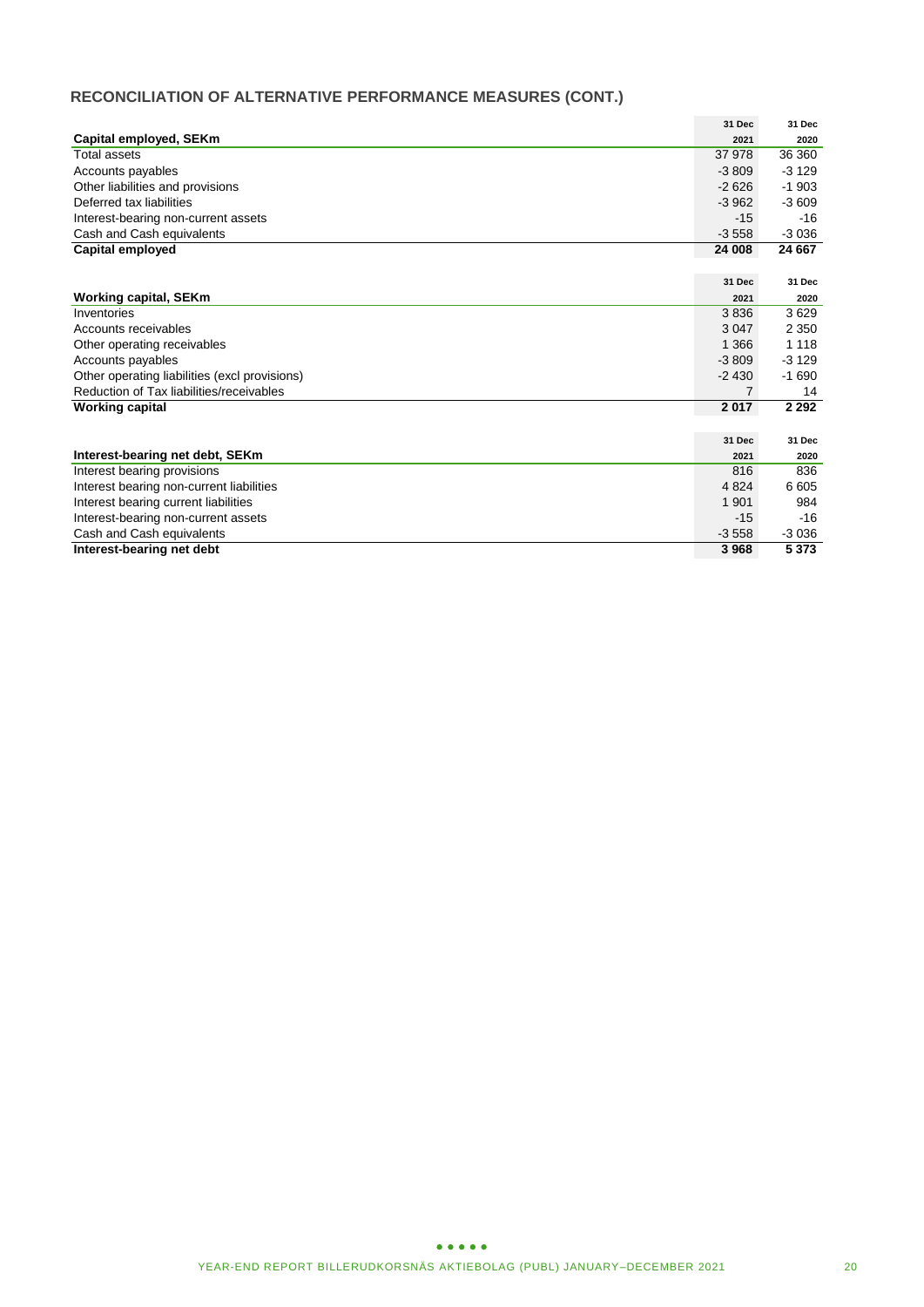# Seasonal effects

BillerudKorsnäs' business is subject to seasonal fluctuations to a relatively limited extent. Periodical maintenance shutdowns have the largest impact, as they involve each unit stopping production for around one week. The loss of production results in somewhat lower deliveries over an extended period before, during and after the shutdown. It should also be noted that the Group usually has a somewhat higher cost level in the fourth quarter than in previous quarters.

#### **PLANNED MAINTENANCE SHUTDOWNS**

In addition to ongoing maintenance during production, BillerudKorsnäs' production units normally also require more extensive maintenance at some time during the year. Maintenance requires the production of pulp, paper and board to stop. The principal cost items in a maintenance shutdown are loss of volumes arising from the shutdown and fixed costs, mainly maintenance and overtime costs, as well as a certain portion of variable costs including higher consumption of electricity and wood when production is restarted. The effects of shutdowns on earnings vary depending on the extent of the measures carried out, their nature and the actual length of the shutdown. The estimated cost of shutdown involves an assessment of the impact on earnings of a normal shutdown compared with a quarter during which no periodic maintenance shutdown takes place.

In the fourth quarter of 2021 planned maintenance shutdown was carried out at Frövi and Skärblacka. The total cost amounted to around SEK 284 million.

### **ESTIMATED MAINTENANCE SHUTDOWN COST**

| <b>Production units</b> | <b>Estimated shutdown</b><br>cost | Estimated breakdown of<br>shutdown cost |               | <b>Planned dates of maintenance</b><br>shutdown |      |      |
|-------------------------|-----------------------------------|-----------------------------------------|---------------|-------------------------------------------------|------|------|
|                         | <b>SEKm</b>                       | <b>Board</b>                            | Paper         | 2022                                            | 2021 | 2020 |
| Gävle                   | ~165                              | $~104\%$                                | $~10^{\circ}$ | Q3                                              | Q3   | Q3   |
| Gruvön                  | $~1$ 200                          | $~102\%$                                | $-8%$         | Q2                                              | Q2   | Q3   |
| Frövi                   | ~115                              | 100%                                    |               | Q <sub>4</sub>                                  | Q4   | Q4   |
| Skärblacka              | ~130                              | $~12\%$                                 | $-88%$        | Q2                                              | Q4   | Q4   |
| Karlsborg               | $~1$ 90                           |                                         | 100%          | Q3                                              | Q3   | Q3   |
| Pietarsaari             | ~15                               |                                         | 100%          | Q2                                              |      | Q4   |
| Rockhammar              | ~15                               | 100%                                    |               | Q <sub>4</sub>                                  | Q3   | Q4   |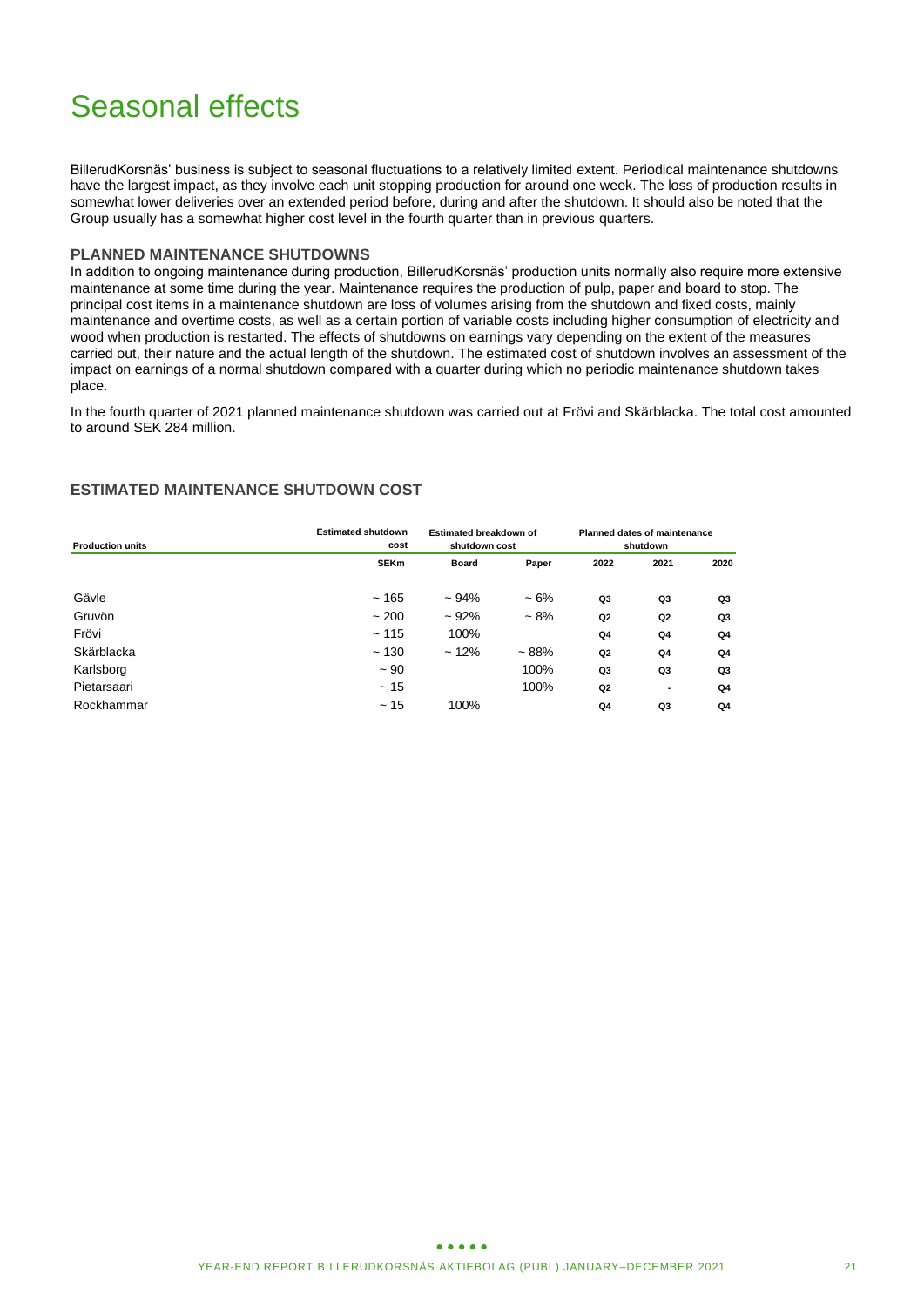# **Definitions**

#### **ADJUSTED KEY FIGURES**

Adjusted key figures on EBITDA, Operating profit, Return on capital employed and Earnings per share provide a better understanding of the underlying business performance and enhance comparability from period to period, when the effect of items affecting comparability are adjusted for. Items affecting comparability can include additional project costs for major projects, major restructuring/writedowns/revaluations, litigations, specific impact due to strategic decisions, and significant earnings effects from acquisition and disposals.

#### **ADJUSTED EBITDA**

Operating profit before depreciation and amortisation adjusted for items affecting comparability.

**ADJUSTED EARNINGS PER SHARE** Earnings per share adjusted for items affecting comparability after tax attributable to owners of the parent company.

**ADJUSTED OPERATING PROFIT** Operating profit adjusted for items affecting comparability.

#### **CAPITAL EMPLOYED**

Total assets less non-interest bearing liabilities, non-interest bearing provisions and interest-bearing assets. The measure is used to quantify the net total assets used in the operating business, and is used as a component in measuring operating profitability.

#### **EARNINGS PER SHARE**

Profit for the period, attributable to owners of the parent, divided by the average number of shares in the market.

#### **EQUITY**

Equity at the end of the period.

#### **EBITDA**

Operating profit before depreciation and amortisation (EBITDA = Earnings before Interest, Taxes, Depreciation and Amortisation). EBITDA is a measure of operating performance. It is a profit measure that is close to the cash flow from operating activities.

#### **EBITDA, %**

Operating profit before depreciation (EBITDA = Earnings before Interest, Taxes, Depreciation and Amortisation) as a percentage of net sales. The measure is used in business review as well as for benchmarking with peer companies.

**INTEREST-BEARING NET DEBT** Interest-bearing provisions and liabilities less interest-bearing assets. The measure is used to quantify the debt financing, taken the amount of financial assets into account. The measure is used as a component in measuring financial risk.

#### **INTEREST-BEARING NET DEBT/ EBITDA**

Interest bearing net debt at the end of the period divided by EBITDA for the last twelve months. The measure shows the size of the interest-bearing net debt compared to the repayment capacity. A higher (lower) ratio indicates a higher (lower) risk.

## **INTEREST-BEARING NET**

**DEBT/ADJUSTED EBITDA** Interest bearing net debt at the end of the period divided by EBITDA for the last twelve months adjusted for items affecting comparability.

# **NET DEBT/EQUITY RATIO**

Interest-bearing net debt divided by equity. The ratio shows the mix between interest-bearing net debt and equity financing. A higher ratio means higher financial leverage and may have positive effects on return on equity, but imply a higher financial risk.

# **OPERATING CASH FLOW AFTER**

**OPERATIVE INVESTMENTS** Cash flow from the operating activities, including gross investments in property, plant and equipment, and intangible assets. The measure shows cash flow generated in the operating business, which provides the amount of cash flows available to repay debt, acquire and invest in other businesses and pay dividends to the shareholders.

#### **OPERATING MARGIN**

Operating profit as a percentage of net sales. Operating margin shows the percentage of revenue remaining as operating profit after deducting all operating expenses. The measure is used in business review as well as for benchmarking with peer companies.

#### **RETURN ON CAPITAL EMPLOYED (ROCE)**

Operating profit calculated over 12 months as a percentage of average capital employed calculated per quarter. The return on capital employed is a measure that shows how effectively total net operating assets are used in order to generate return in the operating business. The measure takes capital invested in the operating activities into account and is used in business review and benchmarking with peer companies.

#### **RETURN ON EQUITY**

Profit calculated over 12 months, attributable to owners of the parent company, as a percentage of average shareholders' equity calculated per quarter, attributable to owners of the parent company. The measure represents total profitability compared to the equity invested by the parent company's shareholders.

#### **WORKING CAPITAL**

Inventories, accounts receivables and other operating receivables less accounts payables and other operating liabilities. The measure shows the amount of current net assets that is tied up in the business. Together with non-current assets, working capital constitutes the operating capital employed to generate operating returns.

#### **WORKING CAPITAL AS PERCENTAGE OF NET SALES**

Average working capital for the period, divided by annualized net sales. Working capital in relation to net sales shows how effectively the working capital is used. A lower percentage means less capital is tied up to generate a given amount of revenue, and an increased ability to internally finance growth and return to shareholders.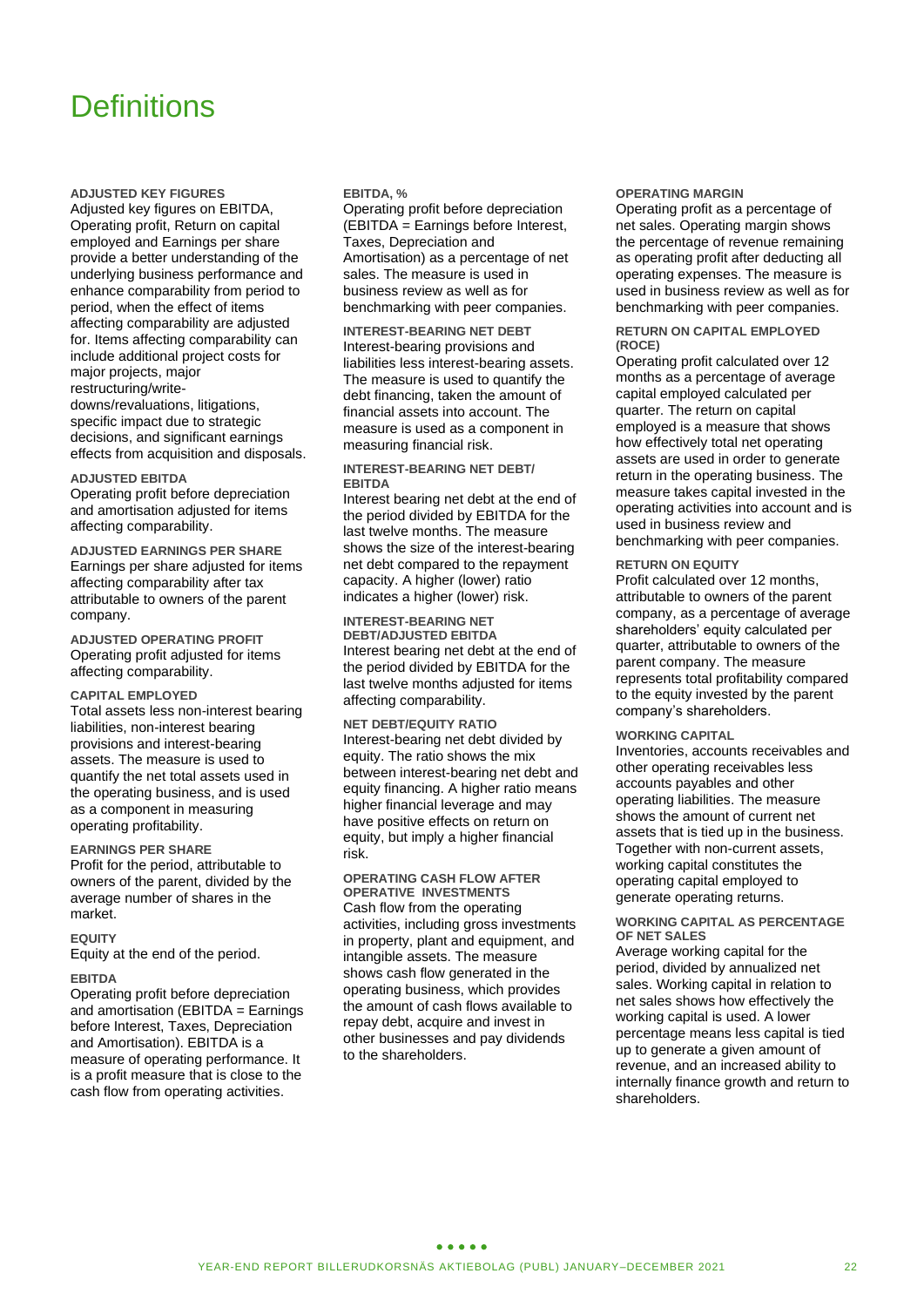# Parent company

# **SUMMARISED INCOME STATEMENT**

|                                                 | Quarter   |        | Full year |        |  |
|-------------------------------------------------|-----------|--------|-----------|--------|--|
| <b>SEKm</b>                                     | $Q4 - 21$ | Q4 -20 | 2021      | 2020   |  |
|                                                 |           |        |           |        |  |
| Operating income*                               | 120       | 94     | 634       | 402    |  |
| Operating expenses                              | $-117$    | $-150$ | $-470$    | $-531$ |  |
| <b>Operating profit/loss</b>                    | 3         | -56    | 164       | $-129$ |  |
| Financial income and expenses                   | $-99$     | -      | $-143$    | -84    |  |
| Profit/Loss after financial income and expenses | $-96$     | -56    | 21        | $-213$ |  |
| Appropriations                                  | 289       | 606    | 289       | 606    |  |
| Profit/Loss before tax                          | 193       | 550    | 310       | 393    |  |
| Taxes                                           | $-57$     | $-128$ | -74       | -89    |  |
| Net profit/loss for the period                  | 136       | 422    | 236       | 304    |  |

\* Including currency hedging etc.

# **SUMMARISED BALANCE SHEET**

|                                     | 31 Dec  | 31 Dec |
|-------------------------------------|---------|--------|
| <b>SEKm</b>                         | 2021    | 2020   |
|                                     |         |        |
| Non-current assets                  | 10 668  | 10 695 |
| <b>Current assets</b>               | 16 588  | 16 706 |
| <b>Total assets</b>                 | 27 256  | 27 401 |
| Shareholders' equity                | 7 3 0 9 | 7957   |
| Untaxed reserves                    | 1 3 4 1 | 1516   |
| Provisions                          | 253     | 231    |
| Liabilities                         | 18 3 53 | 17697  |
| <b>Total equity and liabilities</b> | 27 256  | 27 401 |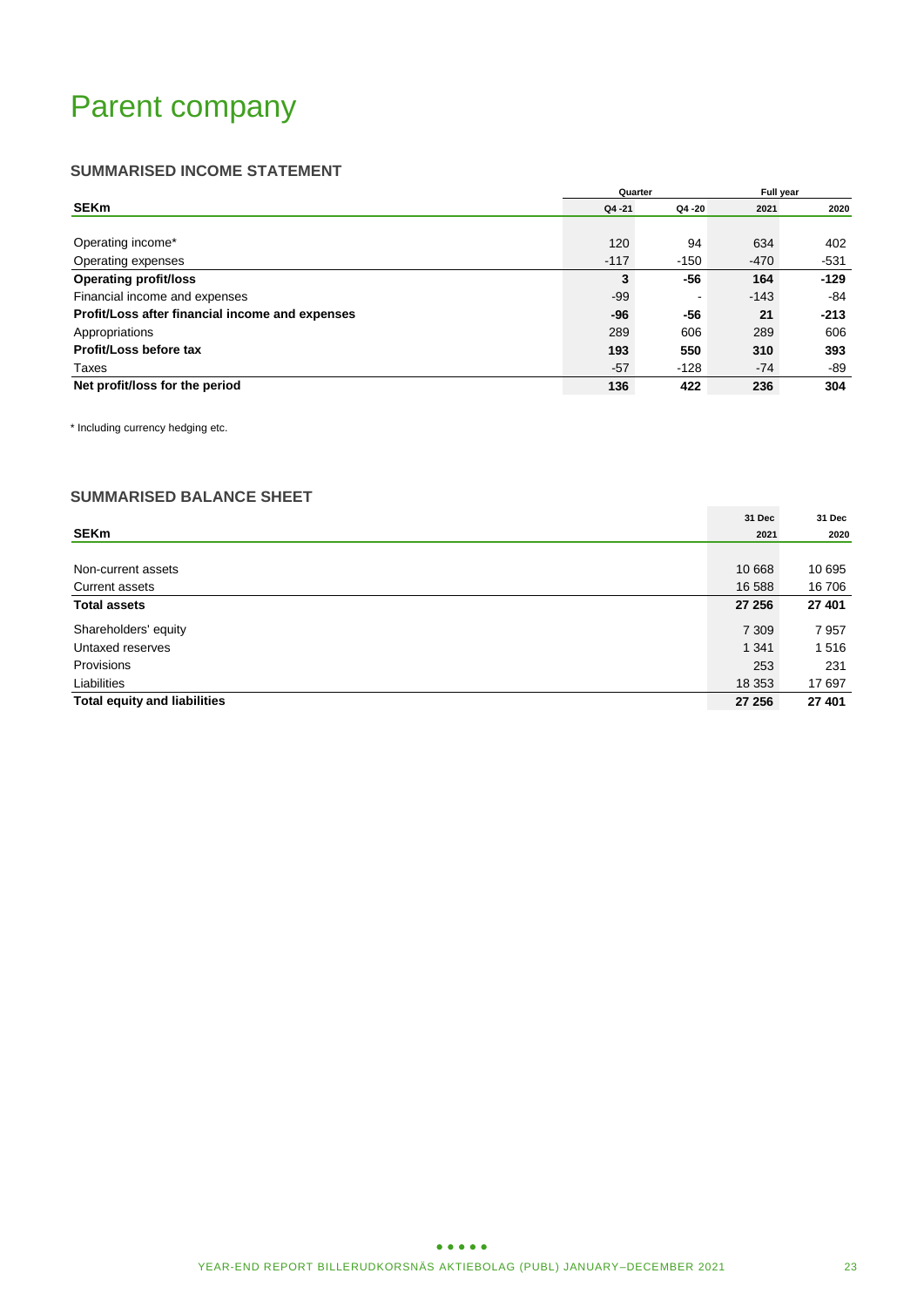### **QUARTERLY DATA**

The Group's business is organized on the basis of the functional areas Wood Supply, Operations and Commercial and is governed by two product areas Board and Paper.

Solutions and Other includes Wood Supply, Scandfibre Logistics AB, Managed Packaging, rental operations, dormant companies, income from the sale of businesses, items affecting comparability and costs due to increased investments in the production structure. Other also includes Group-wide functions, Group eliminations (including IFRS 16) and profit/loss from participation in associated companies. Currency hedging etc. includes results from hedging of the Group's net currency flows and revaluation of accounts receivables and payments from customers. The part of the currency exposure that relates to changes in exchange rates for invoicing is included in the product area's profit/loss.

|                        | 2021    |           |           | 2020      |         |         |        | 2021    | 2020    |         |
|------------------------|---------|-----------|-----------|-----------|---------|---------|--------|---------|---------|---------|
| <b>SEKm</b>            | Q4 -21  | $Q3 - 21$ | $Q2 - 21$ | $Q1 - 21$ | Q4 -20  | Q3 -20  | Q2 -20 | Q1 -20  | Jan-Dec | Jan-Dec |
| Product area Board     | 3762    | 3663      | 3642      | 3785      | 3 3 7 0 | 3059    | 3571   | 3600    | 14 852  | 13 600  |
| Product area Paper     | 2 1 3 8 | 2047      | 2 0 3 9   | 903       | 777     | 835     | 940    | 2024    | 8 1 2 7 | 7 576   |
| Solutions & Other      | 757     | 725       | 772       | 696       | 667     | 637     | 722    | 724     | 2 9 5 0 | 2750    |
| Currency hedging, etc. | 31      | 59        | 51        | 136       | $-11$   | 30      | -77    | 16      | 277     | -42     |
| <b>Total Group</b>     | 6688    | 6494      | 6 5 0 4   | 6 5 20    | 5803    | 5 5 6 1 | 6 156  | 6 3 6 4 | 26 206  | 23 884  |

# **Quarterly net sales per product area and for the Group**

### **Quarterly EBITDA per product area and for the Group**

|                        |        | 2021      |           |        |        | 2020   |        |        | 2021    | 2020    |
|------------------------|--------|-----------|-----------|--------|--------|--------|--------|--------|---------|---------|
| <b>SEKm</b>            | Q4 -21 | $Q3 - 21$ | $Q2 - 21$ | Q1-21  | Q4 -20 | Q3 -20 | Q2 -20 | Q1 -20 | Jan-Dec | Jan-Dec |
| Product area Board     | 809    | 678       | 556       | 705    | 481    | 266    | 571    | 537    | 2748    | 855     |
| Product area Paper     | 346    | 414       | 365       | 263    | 165    | 241    | 323    | 306    | 388     | 1 035   |
| Solutions & Other      | $-288$ | -34       | -89       | $-101$ | 6      | 33     | -83    | $-92$  | $-512$  | $-136$  |
| Currency hedging, etc. | 31     | 59        | 51        | 136    | $-11$  | 30     | -76    | 15     | 277     | -42     |
| <b>Total Group</b>     | 898    | 1 1 1 7   | 883       | 1 003  | 641    | 570    | 735    | 766    | 3 901   | 2712    |

### **Quarterly EBITDA margin per product area and for the Group**

| 2021               |        |           |           |       | 2020   | 2021   | 2020   |        |         |         |
|--------------------|--------|-----------|-----------|-------|--------|--------|--------|--------|---------|---------|
| %                  | Q4 -21 | $Q3 - 21$ | $Q2 - 21$ | Q1-21 | Q4 -20 | Q3 -20 | Q2 -20 | Q1 -20 | Jan-Dec | Jan-Dec |
| Product area Board | 22     | 19        | 15        | 19    | 14     |        | 16     | 15     | 19      | 14      |
| Product area Paper | 16     | 20        | 18        | 14    |        |        |        | 15     | 17      | 14      |
| Group              | 13     | 17        | 14        | 15    |        | 10     | 12     | 12     | 15      | 11      |

### **Adjusted quarterly EBITDA, including maintenance shutdowns, per product area and for the Group**

|                               |        | 2021      |           | 2020                     | 2021   | 2020      |           |                          |         |         |
|-------------------------------|--------|-----------|-----------|--------------------------|--------|-----------|-----------|--------------------------|---------|---------|
| <b>SEKm</b>                   | Q4 -21 | $Q3 - 21$ | $Q2 - 21$ | $Q1 - 21$                | Q4 -20 | $Q3 - 20$ | $Q2 - 20$ | Q1 -20                   | Jan-Dec | Jan-Dec |
| Product area Board            | 954    | 859       | 744       | 705                      | 645    | 577       | 571       | 537                      | 3 2 6 2 | 2 3 3 0 |
| Product area Paper            | 485    | 525       | 381       | 263                      | 296    | 329       | 323       | 306                      | 1 6 5 4 | 1 254   |
| Solutions & Other             | $-111$ | $-34$     | -89       | $-101$                   | -67    | 33        | -44       | $-67$                    | $-335$  | $-145$  |
| Currency hedging, etc.        | 31     | 59        | 51        | 136                      | $-11$  | 30        | $-76$     | 15                       | 277     | $-42$   |
| <b>Total Group</b>            | 359    | 409       | 1 0 8 7   | 1 003                    | 863    | 969       | 774       | 791                      | 4858    | 3 3 9 7 |
| Costs for maint, shutdowns    | $-284$ | $-292$    | $-204$    | $\overline{\phantom{a}}$ | $-295$ | $-399$    |           | $\overline{\phantom{0}}$ | $-780$  | $-694$  |
| Items affecting comparability | $-177$ |           |           | $\overline{\phantom{0}}$ | 73     | ٠         | $-39$     | $-25$                    | $-177$  | 9       |
| <b>EBITDA</b>                 | 898    | 1 1 1 7   | 883       | 1 003                    | 641    | 570       | 735       | 766                      | 3 9 0 1 | 2712    |

**Adjusted quarterly EBITDA margin, excluding maintenance shutdowns, per product area and for the Group**

|                    | 2021   |           |           |           |        | 2020   | 2021   | 2020   |         |         |
|--------------------|--------|-----------|-----------|-----------|--------|--------|--------|--------|---------|---------|
| %                  | Q4 -21 | $Q3 - 21$ | $Q2 - 21$ | $Q1 - 21$ | Q4 -20 | Q3 -20 | Q2 -20 | Q1 -20 | Jan-Dec | Jan-Dec |
| Product area Board | 25     | 23        | 20        | 19        | 19     | 19     | 16     | 15     | 22      | 17      |
| Product area Paper | 23     | 26        | 19        | 14        |        | 18     |        | 15     | 20      | 17      |
| <b>Total Group</b> | 20     | 22        | 17        | 15        | 15     |        | 13     | 12     | 19      | 14      |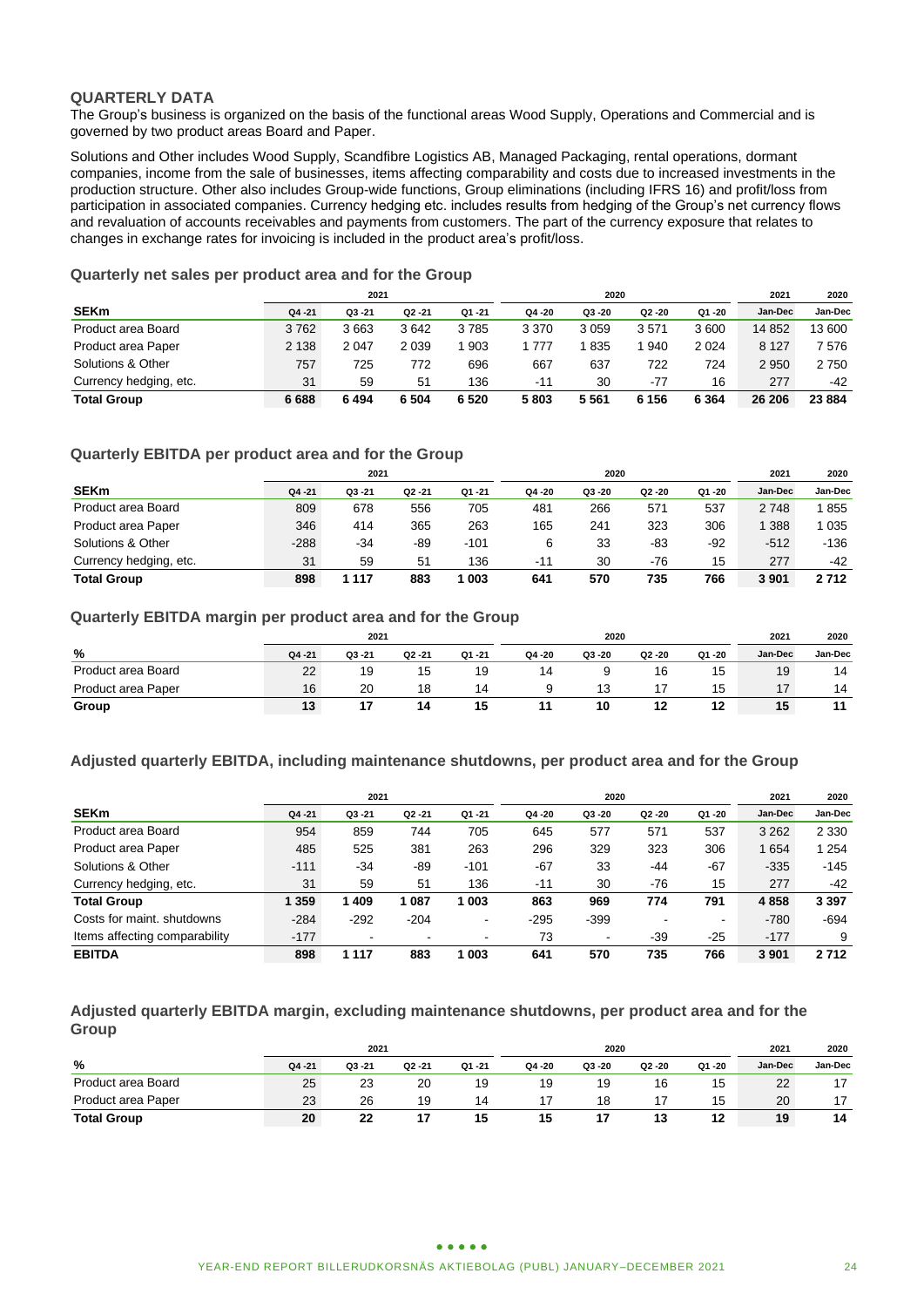# **Quarterly operating profit/loss, per product area and for the group**

|                        | 2021   |           |           |           | 2020   |        |        |        | 2021    | 2020    |
|------------------------|--------|-----------|-----------|-----------|--------|--------|--------|--------|---------|---------|
| <b>SEKm</b>            | Q4 -21 | $Q3 - 21$ | $Q2 - 21$ | $Q1 - 21$ | Q4 -20 | Q3 -20 | Q2 -20 | Q1-20  | Jan-Dec | Jan-Dec |
| Product area Board     | 486    | 354       | 231       | 380       | 149    | -67    | 233    | 201    | 1 451   | 516     |
| Product area Paper     | 224    | 293       | 244       | 145       | 51     | 120    | 202    | 185    | 906     | 558     |
| Solutions & Other      | $-323$ | $-67$     | $-122$    | $-133$    | -26    | 3      | $-113$ | $-122$ | $-645$  | $-258$  |
| Currency hedging, etc. | 31     | 59        | 51        | 136       | $-11$  | 30     | $-77$  | 16     | 277     | $-42$   |
| <b>Total Group</b>     | 418    | 639       | 404       | 528       | 163    | 86     | 245    | 280    | 1989    | 774     |

# **Quarterly operating margin per product area and for the group**

|                    |              | 2021      |        |       |        | 2020   |        |        |                 | 2020    |
|--------------------|--------------|-----------|--------|-------|--------|--------|--------|--------|-----------------|---------|
| %                  | Q4 -21       | $Q3 - 21$ | Q2 -21 | Q1-21 | Q4 -20 | Q3 -20 | Q2 -20 | Q1 -20 | Jan-Dec         | Jan-Dec |
| Product area Board | 13           | 10        |        | 10    | 4      |        |        |        | 10 <sup>°</sup> | 4       |
| Product area Paper | $10^{\circ}$ | 14        | 12     |       |        |        | 10     | a      |                 |         |
| <b>Total Group</b> |              | 10        |        |       |        |        |        |        |                 |         |

# **Quarterly sales volumes per product area**

|                    | 2021   |           |           |           |        | 2020   | 2021   | 2020   |         |         |
|--------------------|--------|-----------|-----------|-----------|--------|--------|--------|--------|---------|---------|
| ktonnes            | Q4 -21 | $Q3 - 21$ | $Q2 - 21$ | $Q1 - 21$ | Q4 -20 | Q3 -20 | Q2 -20 | Q1 -20 | Jan-Dec | Jan-Dec |
| Product area Board | 456    | 466       | 474       | 521       | 460    | 419    | 472    | 491    | 1917    | 842     |
| Product area Paper | 231    | 229       | 245       | 255       | 227    | 238    | 231    | 250    | 960     | 946     |
| <b>Total Group</b> | 687    | 695       | 719       | 776       | 687    | 657    | 703    | 741    | 2877    | 2788    |